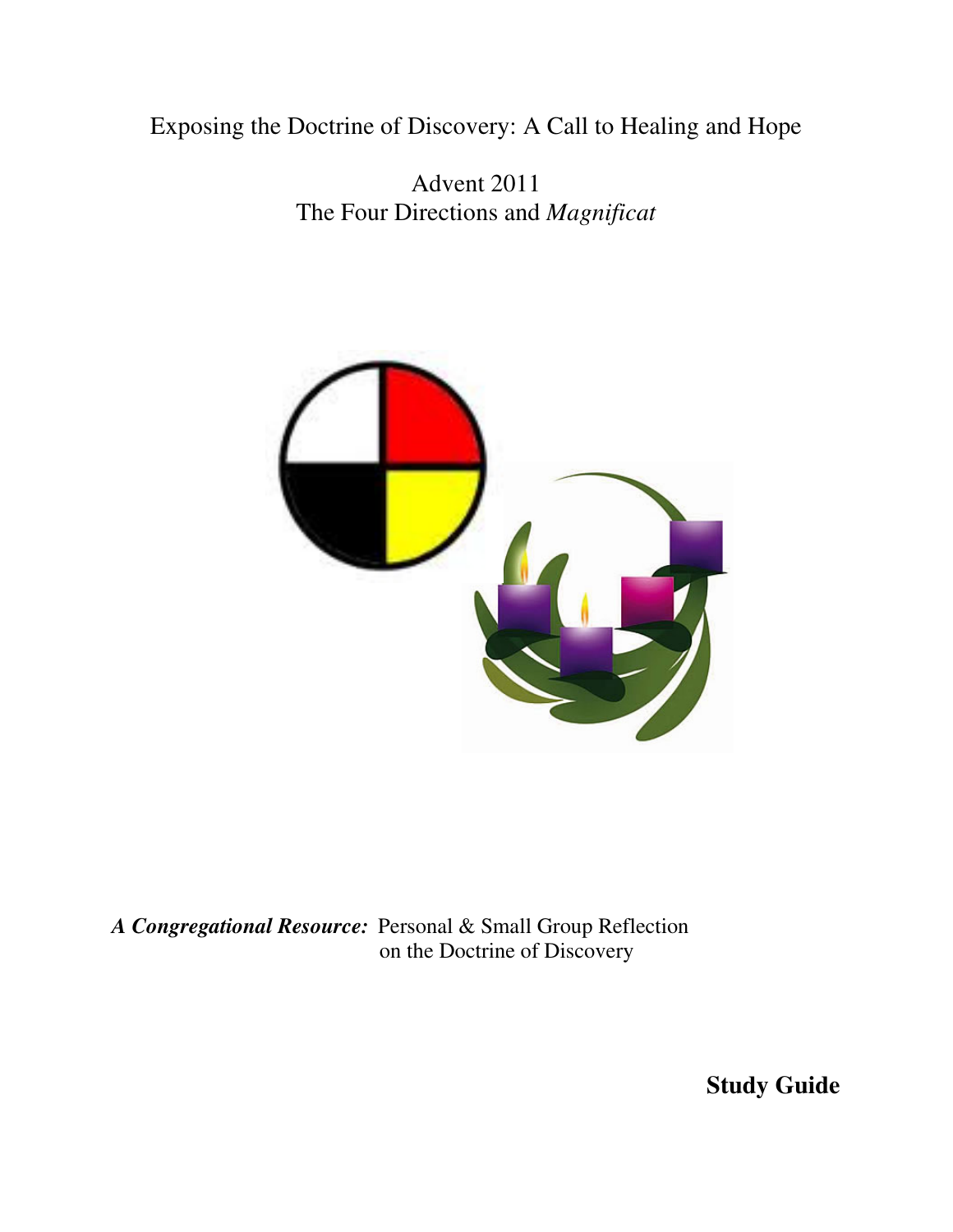# **TABLE OF CONTENTS**

| <b>About the Images</b>                                                                                                                                                                                                                                                                                                                                                                                    | 3                                                                             |
|------------------------------------------------------------------------------------------------------------------------------------------------------------------------------------------------------------------------------------------------------------------------------------------------------------------------------------------------------------------------------------------------------------|-------------------------------------------------------------------------------|
| Foreword                                                                                                                                                                                                                                                                                                                                                                                                   | $4 - 5$                                                                       |
| <b>Preface:</b>                                                                                                                                                                                                                                                                                                                                                                                            | $6 - 13$                                                                      |
| <b>Entering Advent as a Season of Spiritual Preparation for</b><br><b>Later Work on the DoD</b>                                                                                                                                                                                                                                                                                                            | $6 - 7$                                                                       |
| <b>Background for the Leader of "Four Directions and Magnificat"</b>                                                                                                                                                                                                                                                                                                                                       | $8 - 10$                                                                      |
| <b>Matrix for Four Directions and Magnificat:</b>                                                                                                                                                                                                                                                                                                                                                          | 11                                                                            |
| Background to the: <i>Magnificat</i> and the Stories behind the Stories                                                                                                                                                                                                                                                                                                                                    | $12 - 13$                                                                     |
| <b>Handouts:</b>                                                                                                                                                                                                                                                                                                                                                                                           | $14 - 20$                                                                     |
| The Song of Mary, <i>Magnificat</i> (Luke 1:46-55)<br>Opening Prayer, Week 1 "Chant to the Four Winds",<br>Opening Prayer, Weeks 2-4<br>Closing Prayers for Weeks 1-4<br>Hannah's Lament and Prayer of Thanksgiving (I Samuel 1:9-20 and 2:1-10)<br>Two Indigenous Holy Women: White Buffalo Calf Woman and the<br>Virgin of Guadalupe<br>"Looking to the Past in Order to Heal the Wounds of the Present" | 14<br>15<br>16<br>17<br>18<br>$19-21$<br>22                                   |
| <b>Lesson Plan Format for each Week 1-4</b>                                                                                                                                                                                                                                                                                                                                                                | $23 - 27$                                                                     |
| <b>Opening Prayer</b><br>Theme for the Week<br>A Reading and Group Response<br>Activity<br><b>Reflection Questions</b><br><b>Closing Prayer</b>                                                                                                                                                                                                                                                            | (pp. $15-16$ )<br>$23 - 24$<br>$24 - 26$<br>$24 - 25$<br>$26 - 27$<br>(p. 17) |
| <b>Resources</b>                                                                                                                                                                                                                                                                                                                                                                                           | 28-29                                                                         |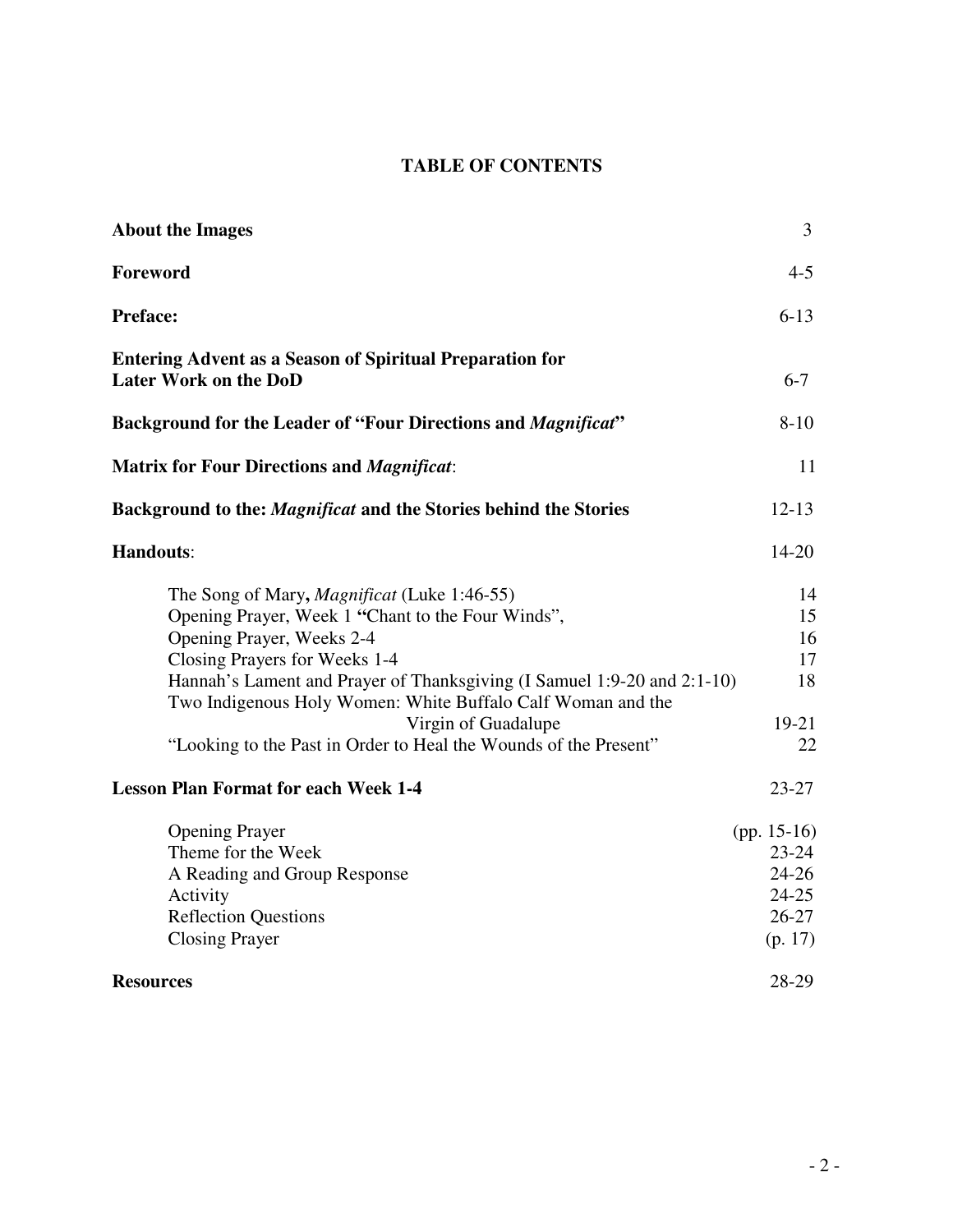### The Four Directions and *Magnificat*

### **About the Images –**

This image of a circle with four colors representing the Four Directions is used with some variation by many Indigenous peoples of the Americas. Many of the recent Episcopal liturgies, commemorating the ordination or consecration of an Indigenous deacon, priest, or bishop or the feasts of David Pendleton Oakerhater or Enmegahbowh, begin with a Four Directions prayer. This kind of prayer and image helps a worshipping community or individual to "orient" themselves, that is, to observe where the East is and to determine where they stand in relation to it.

As suggested by the poem, "Chant to the Four Winds," by the Rt. Rev. Carol Gallagher, (see p. 15) a Four Directions perspective is useful for much more than simply determining one's geographical location. Rather, a regular practice of noticing who and what surrounds us, literally and figuratively, becomes a means to knowing who we are and how we fit into the world. This is a view of the world and the self, determined not by the autonomous self of "the rugged American individual", but rather from looking at one's community, relations, history, land and taking in, with awareness and wisdom, the whole array of people, Creation, and events that collaborate to make us who we are, and sustains us in that identity.

"Circles are important to Native culture. Traditionally for Native people circles represent life. Inside the circle all of life is included: the two-legged, four-legged, finned, winged, all animals, plants, minerals, water. Roundness is seen in the shape of the earth, sun, moon, stars and structures, such as sweat lodges and tipis. In Talking Circles everyone is equal, there are no titles and each opinion is valued." *(Elsie Dennis)* 

An Advent wreath shares, with the image of the Four Directions, a circle with four points. It has become customary to think of those four points as the four Sundays of Advent marking the preparation, anticipation and commemoration of the first and second comings of Jesus the Christ into the world. Like the Four Directions, an Advent wreath serves to orient us to this season before Christmas. However, in strong contradiction to what is actually going on all around us in the wider culture, the Advent wreath calls us to think, hear, see and feel beyond the hectic events of December. The Advent wreath is a circle that invites us to look both to the past of our tradition and lives, as well as to the future with great implications for present day practices of hope and healing.

This Advent we are invited to ponder both of these images, side by side, in light of the strong language from one of the traditional prayers used at this time, the *Magnificat* –

*"in every generation*" *"scattered the proud in their conceit" "filled the hungry …and sent the rich away empty"* "*cast down the mighty…and lifted up the lowly*"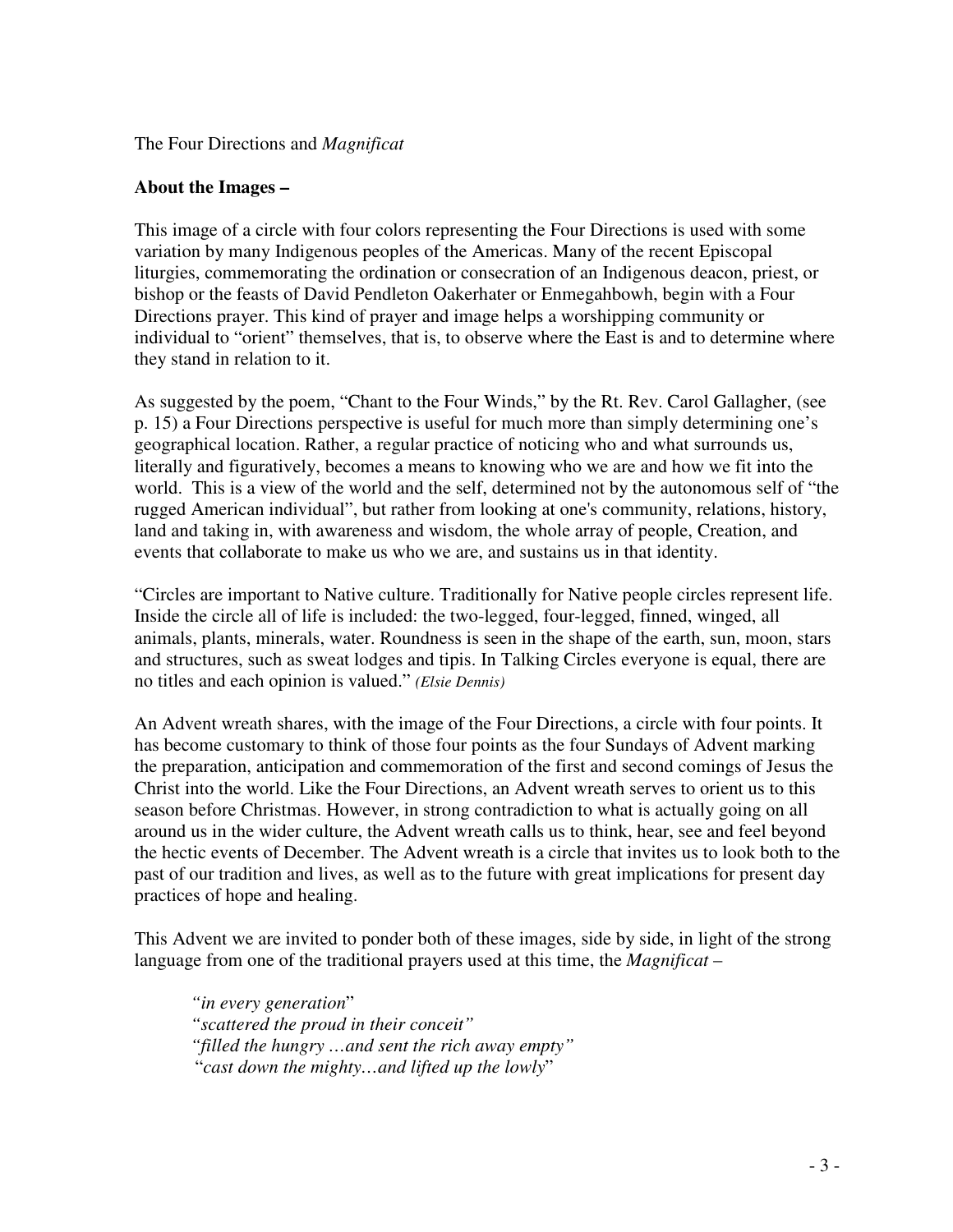— as we prepare as a Church to respond to the repudiation of the Doctrine of Discover **FOREWORD** 

# **Exposing the Doctrine of Discovery: A Call to Healing and Hope Part II Advent 2011**

| Part I "Looking at Columbus Day through the Lens of our Baptismal Vows,<br>A Congregational Resource: Faithful Reflection for Small Groups,<br>Adults, Youth and Children" |
|----------------------------------------------------------------------------------------------------------------------------------------------------------------------------|
| Part II "Four Directions and <i>Magnificat</i> " - Personal Reflection in light of the<br>repudiation of the Doctrine of Discovery: Advent 2011                            |
| Part III Communal Reflection and Action in response to the repudiation of the<br>Doctrine of Discovery: Lent 2012                                                          |
| Part IV International Lament over the Doctrine of Discovery<br>July 10, 2012                                                                                               |

This series, "Four Directions and *Magnificat*" comes as a direct response to resolution DO35, passed by the General Convention of the Episcopal Church in 2009. That resolution repudiated and renounced the Doctrine of Discovery (DoD), a set of legal and ecclesiastical documents and policies giving full blessing and sanction of the Church to the colonizing dispossession (genocide) of the Indigenous peoples and lands of the Americas. We take these steps of repudiation and prayerful reflection in keeping with the vows of the Baptismal Covenant. These vows, to resist evil, proclaim the Good News, love our neighbors and respect the dignity of everyone -- challenge us (with God's help) to acknowledge and respond to the disparity between Christian faith and past actions of our church and nation; to learn about, prayerfully reflect upon the history Conquest, Settlement, and Manifest Destiny, and take reconciling steps in response to this painful past and present.

 "Four Directions and *Magnificat*" is designed to build upon a "rediscovery" of the history of the Church and this nation that began with "Looking at Columbus Day through the Lens of our Baptismal Covenant." The purpose of Part II is to invite the use of the season of Advent as a time of personal spiritual preparation for broader communal work by congregations, dioceses, and regions that is to come during Lent and summer of 2012. (See Section 1, Entering Advent as a Season of Spiritual Preparation for Later Work on the Doctrine of Discovery, p. 6.)

 Each one of the four parts is offered as useful apart from the other three. However, while one can read and enjoy number five in a series of books without reading 1-4, deeper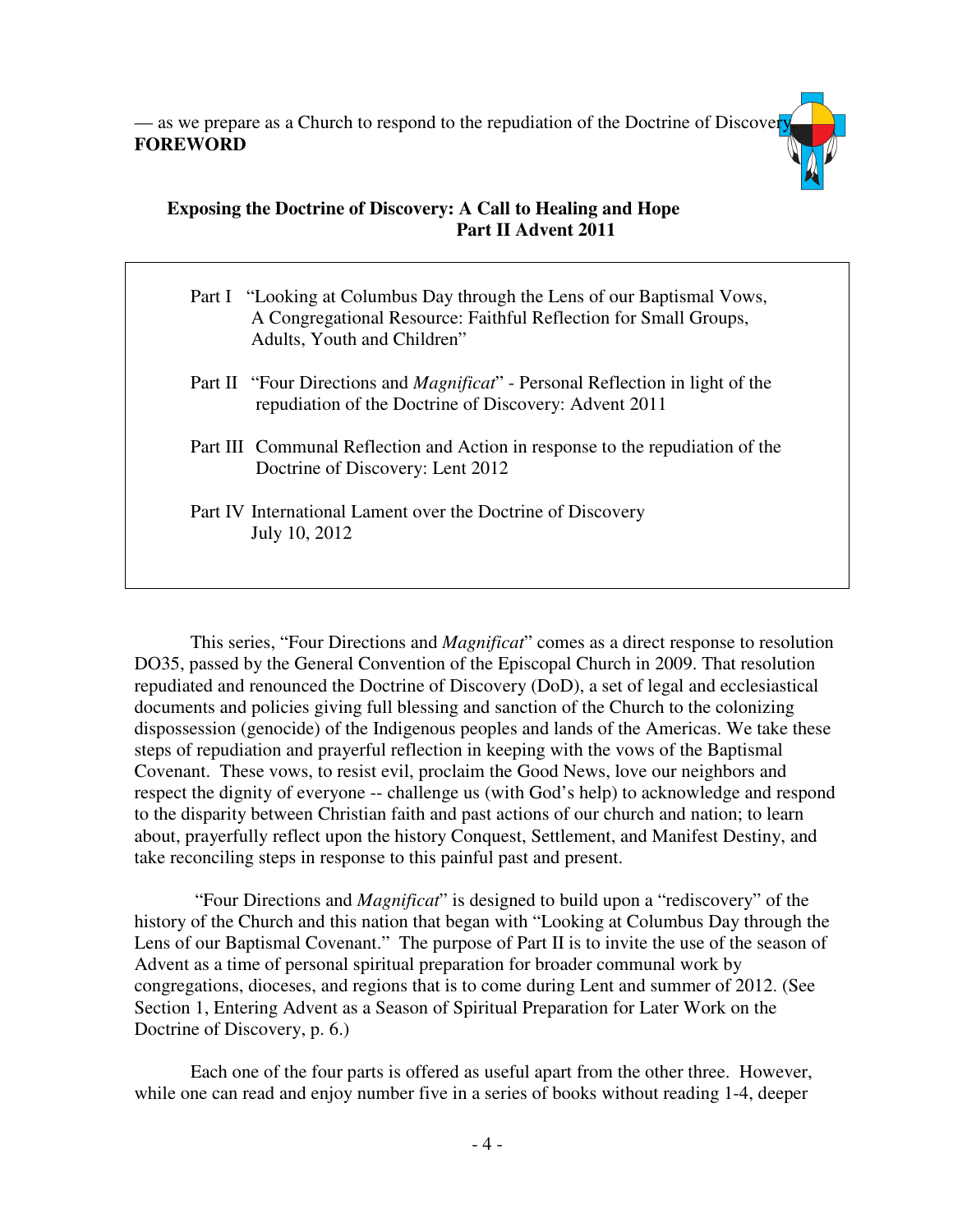learning, insight, understanding, and possibilities for faith formation often occur when the entire series is used. For those who participate in only one of the four, it is important to fill in some basic information about the efforts of the Episcopal Church to repudiate the Doctrine of Discovery. For a group or individual new to the theological reflection behind the 2009 actions of General Convention, in the repudiation of the Doctrine of Discovery, please see the resolution at:

(http://gc2009.org/ViewLegislation/view\_leg\_detail.aspx?id=983&type=Final) Also, it is strongly recommended that such groups build a foundation for faithful reflection and action by watching the video, "Exposing the Doctrine of Discovery" and "The Episcopal Church Exposes the Doctrine of Discovery," http://www.youtube.com/watch?v=drLnI\_k5b6s )

 One of the insights of the group who planned this series is the importance of pairing learning information *about* history and injustice with the spiritual and theological formation necessary for using that information to bring about actual healing and hope. *Information alone does not bring about spiritual transformation.* Further, the understanding, wisdom and faith of any one person or even one community is insufficient to take on this challenging issue. A group consisting of women and men, lay people and the ordained, Indigenous American, Euro-American and African American Episcopalians from across the nation, representing national Episcopal Indigenous Ministries, Lifelong Learning/Faith Formation and Social and Economic Justice collaborated on this series. While the long term goals, of resolution DO35, Repudiating the Doctrine of Discovery, call for concrete changes in church, societal and political structures, policies, and behaviors, those changes will become substantive and more than cosmetic only when we, who seek to carry out these changes, are ourselves transformed from the inside. The dots connecting efforts to changes in church and public policy with the Gospel need to become very clearly represented and grasped again and again, "in every generation."

Soul gofe flas**t** 

Sarah Eagle Heart **Ruth-Ann Collins** Native American/Indigenous MissionerLifelong Christian Formation Officer

Buth- Cena Collins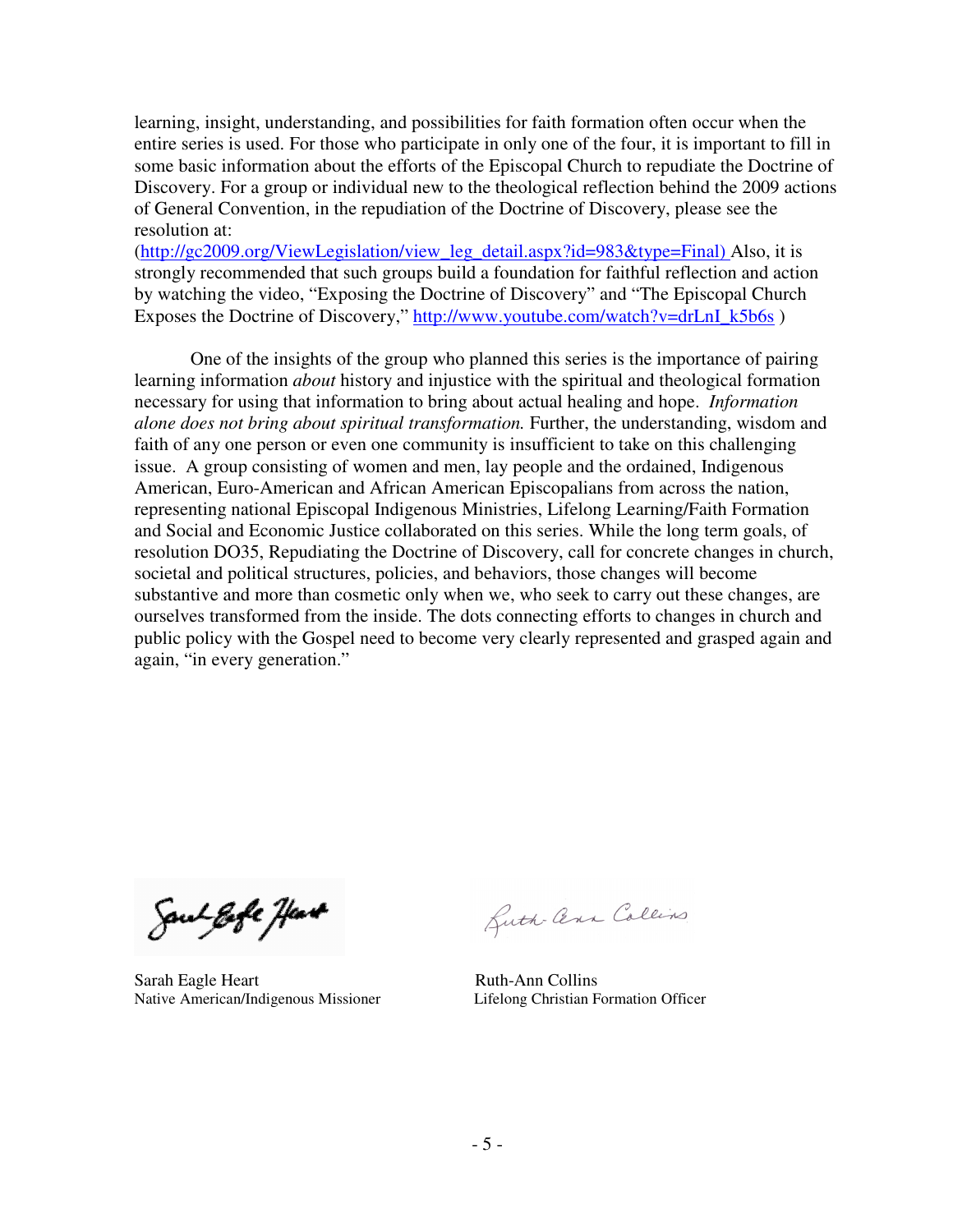### **PREFACE:**



### **Entering Advent as a Season of Spiritual Preparation for Later Work on the Doctrine of Discovery**

*Many and great, O God, are thy works maker of earth and sky; thy hands have set the heavens with stars, thy fingers spread the mountains and plains. Lo, at thy word the waters were formed, deep seas obey thy voice.* 

*Grant unto us, communion with thee, thou star abiding one; come unto us and dwell with us; with thee are found the gifts of life. Bless us with life that has no end, eternal life with thee.* 

Hymnal 1982, #385 music: Dakota Indian Chant; text: Joseph R. Renville, ca. 1835

 It is one thing to acquire new challenging information but another to be reminded yet again of, the tragic events presented in the video, "Exposing the Doctrine of Discovery". There, people learned (some for the first time) of the deeply disturbing collaboration between state and church that not only lead to, but justified and authorized the Conquest, Manifest Destiny and the violent, unjust settlement of the Americas *as an action of Christian faith.* The images include:

- $\triangleright$  The burial of murdered men, women and children at Wounded Knee, South Dakota.
- $\triangleright$  Native children taken from their home and, family and stripped of their language and culture on the Navajo Reservation.
- $\triangleright$  The 38 men hung in Mankato, Minnesota, after singing in Lakota, a song that Episcopalians know as Hymn #385 "Many and Great"

Those images cry out for a response; but what response? How do we move from a disturbing awareness of the brokenness of the past, to discover understanding of how that past connects to the wounds of the present so that we might find the "courage, patience, and wisdom to work together for healing and hope with all people, now and in the future?" How do we mend the hoop of our hearts? For that kind of learning and healing, Advent can be a time of pondering and preparation. So, in the midst of these hectic days before the celebration of Christmas, we are called to a time of reflection and openness to the implications of the Four Directions and *Magnificat* at a time in the life of the Church when we are trying to make sense of and respond to the repudiation of the Doctrine of Discovery. We use our liturgical year, along with the images, and hymns of this season to orient ourselves to this task.

 At the heart of Christian faith are questions of identity and orientation — "Who is God? "Who are we?" "Who am I?" and "How do I/we fit into the world?" As Episcopalians, we begin to answer questions about human identity and orientation by proclaiming that *every* human person is "made in the image of God" and called to love, create, reason and live in harmony with Creation and with God. That very optimistic, gracious image of *all* human persons leads us to two challenging observations: Although all of us are "made in the image of God", no two of us are exactly alike. We *all* differ from each other. The immense diversity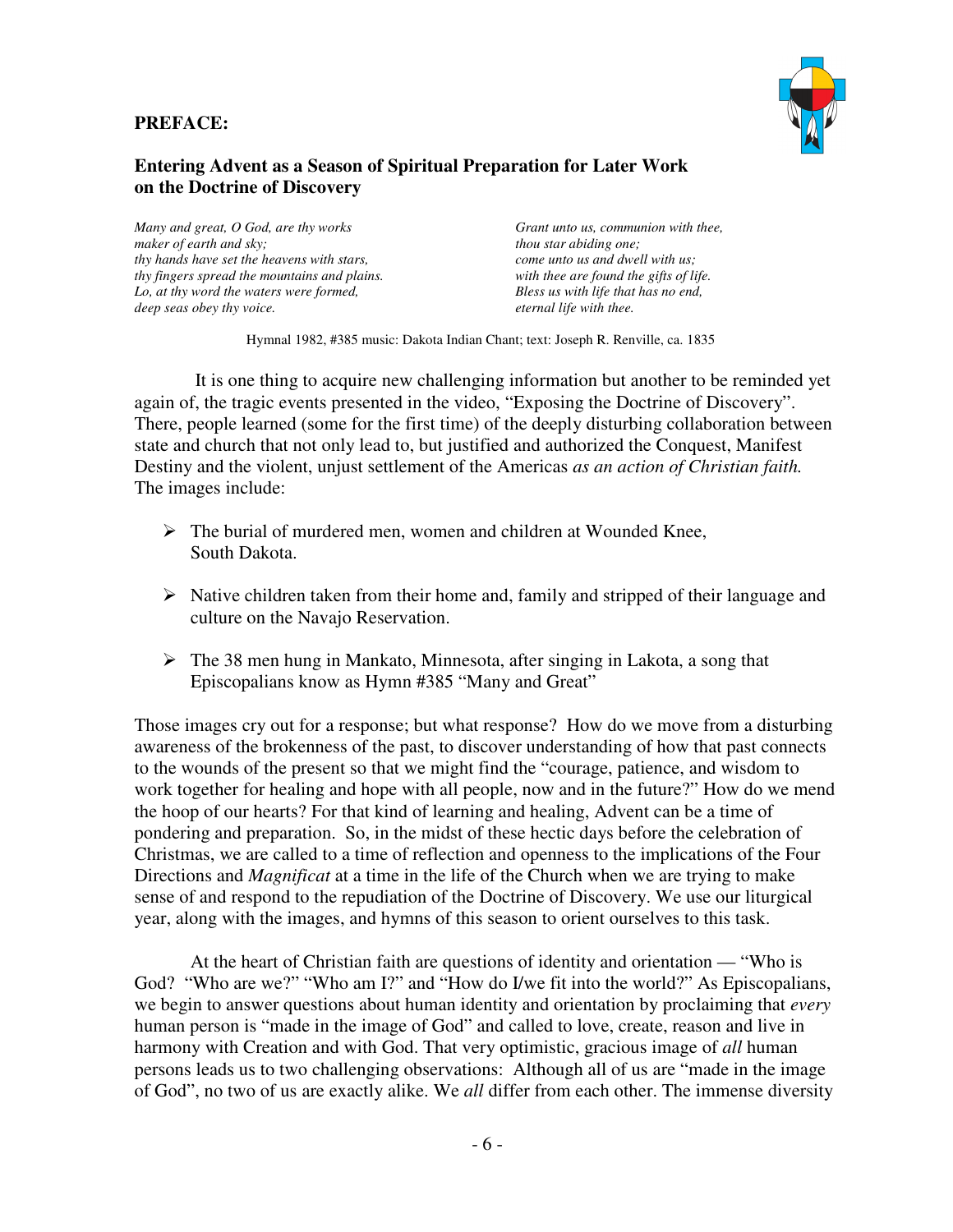among human persons across the array of all the cultures of God's people leads us to a deep appreciation that the fullness of God is *never* captured by the ways, worldview, or characteristics of any one human community, person, or race.

 The value, of images such as the Four Directions and the Advent wreath, is that we can see and even touch them on a literal level; but their power for transformation occurs at a much deeper, larger level in the soul, heart, head and imagination. The invitation here is to see the Advent wreath on the din Four Directions dining room table or at church on Sunday and to become open to a challenging reflection as to some possible implications of *Magnificat* for our response to the Doctrine of Discovery.

 This time of spiritual preparation is not the kind of experience where there is one thing to be learned, and only in one way. Rather, it is an invitation to all people of North America, those whose ancestors were here long ago, and those who have come from the Four Directions more recently, to look again at what it means to live faithfully here on this continent at this time in history. It is an invitation to become aware that there is much that we do not know about the past, and to gain new insights and appreciation for the uniquely American experience of living here in a land with so many of God's people. Whenever we or our ancestors came to this continent, we were invited by the Creator of us all to a respectful attention and appreciation for the First Peoples of the Americas.

 "Who will find peace with the lands? The future of humankind lies waiting for those who will come to understand their lives and take up their responsibilities to all living things. Who will listen to the trees, the animals and birds, the voices of the places of the land? As the long-forgotten peoples of the respective continents rise and begin to reclaim their ancient heritage, they will discover the meaning of the lands of their ancestors. That is when the invaders of the North American continent will finally discover that for this land, God is red."

> *God is Red,* by Vine Deloria, Jr. (p. 296, 2003 edition)

 One way to begin this process of respectful attention and appreciation, for the First Peoples of the Americas, is through looking again at the very familiar Advent image of Mary's Prayer, the *Magnificat* in light of some stories that precede or follow her prayer: Hannah's Lament and Prayer of Thanksgiving from I Samuel 1 and 2, the Lakota tradition of the White Buffalo Calf Woman and the Mexican tradition of the Virgin of Guadalupe. There are many possibilities for learning in these days. The important thing is to enter this time with an open heart, to ponder deeply what comes from God's Spirit, and then to allow ourselves to be changed by what we see, hear, think and feel.

> Dr. Kathryn Rickert Doctrine of Discovery Project Coordinator, Diocese of Olympia

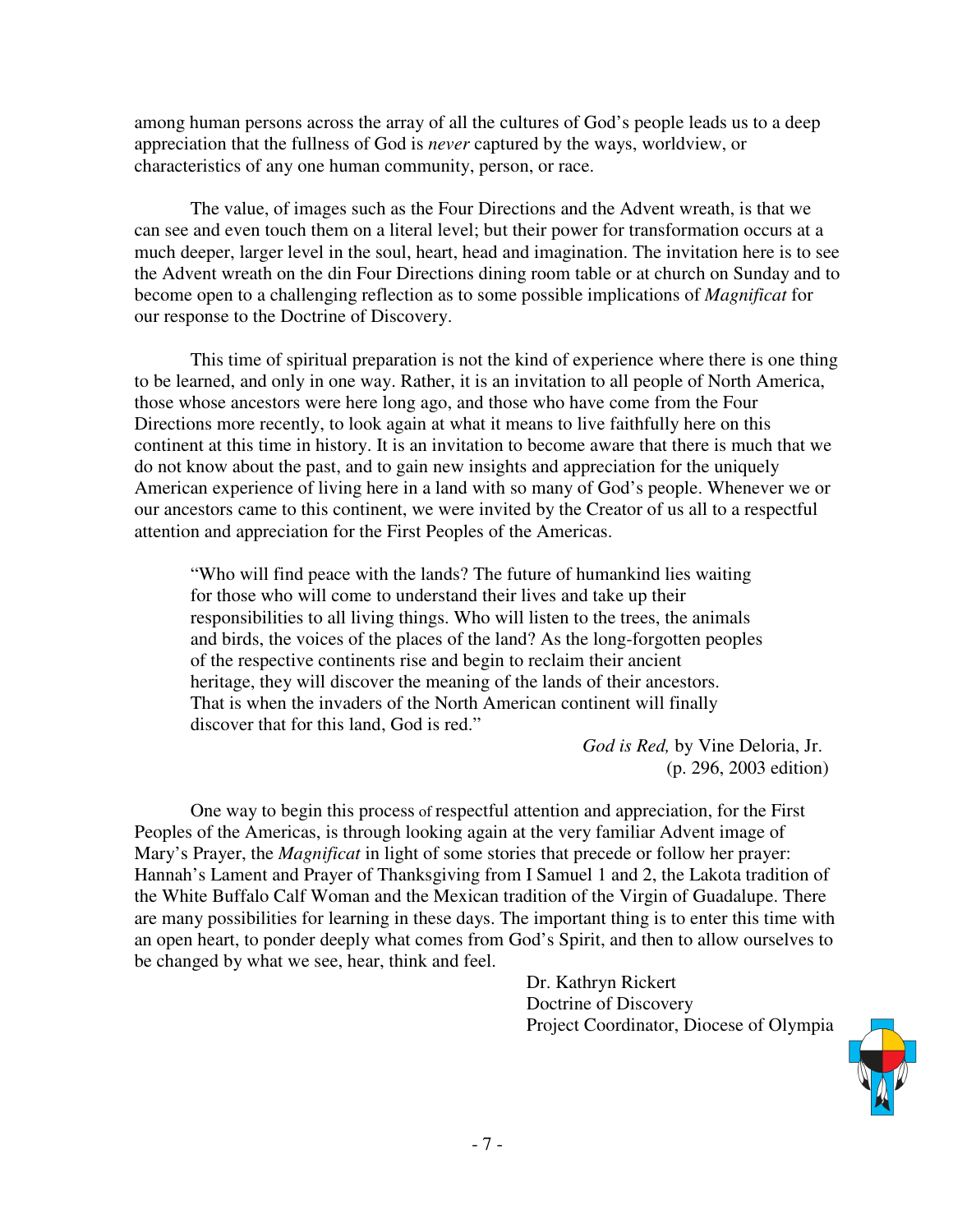# **Background for the Leader: "Four Directions and** *Magnificat***"**

## **Goals:**

To use this season of fall into winter, a time of darkness, waiting, and longing for Light for hearing, growing in insight and wisdom that may lead us to healing and hope. Traditionally for Native people, winter is the time to share stories and teachings.

 To prepare for spiritual work around Christmas, Lent, Easter, and next summer's Lament over the Doctrine of Discovery –July 10, 2012 so that this may lead to action in the world.

 To see that pairing the Four Directions and *Magnificat* or White Buffalo Calf Woman, the Virgin of Guadalupe, Hannah, and Mary the Mother of Jesus *is not to see them as all the same*. It is to recognize that God did not arrive in the New World on the *Santa María*, along with Christopher Columbus.

 "For what can be known about God is plain to them, because God has shown it to them. Ever since the creation of the world his eternal power and divine nature, invisible though they are, have been understood and seen through the things [God] has made." Romans 1:19-20 (NRSV)

 To invite those, who are more influenced by Euro-American understandings of the Good News, to attend to the wisdom found within Indigenous traditions.

In some way, God has made God's self known to the First People of this land. All of us who have come since the arrival of Columbus, stand to learn from and with First Peoples, things that will deepen and strengthen the faith and ministry of all so that we might work together for all people.

For this series, we will give our attention to two aspects found in many Indigenous spiritual traditions of the Americas –

- $\triangleright$  Four Directions as a way of orientation, or placing one's in relation to all of Creation; an image for the shape of life as compared with either the power pyramid/ vertical line of hierarchical power.
- $\triangleright$  The Give-A-Way the kind of self-giving that we see in Jesus

 Let each of you look not to your own interests, but to the interests of others.  ${}^{5}$ Let the same mind be in you that was in Christ Jesus, <sup>6</sup> who, though he was in the form of God, did not regard equality with God as something to be exploited,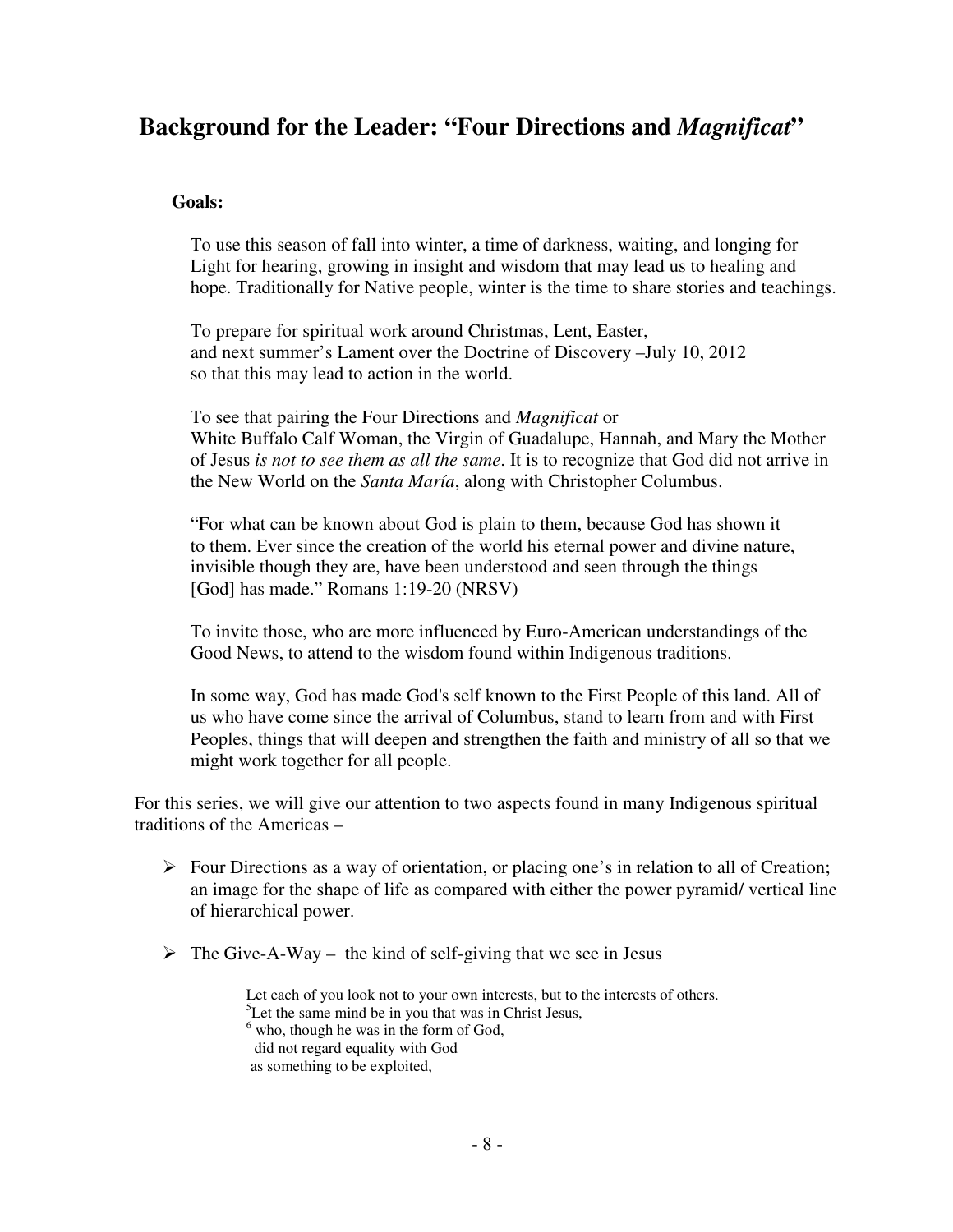$7$  but emptied himself, taking the form of a slave, being born in human likeness. And being found in human form, 8 he humbled himself and became obedient to the point of death even death on a cross. Philippians 2:4-8 (NRSV)

 Both of these principles — Four Directions and the Give-A-Way — in some form, hold places of great significance in Christian theology and spirituality. We focus our respectful attention on them now so that we might become familiar with them, but also that we might begin to grasp how much damage is done when such powerful means for the formation and support of identity and community are denied, ignored, distorted or destroyed. Even a small appreciation of this loss may help to shed light on the tremendous struggles for identity that Indigenous youth face when they lack access to the traditional wisdom of their ancestors.

The break between traditional Indigenous religions and Christianity has done harm. Although there are many shared values — respect, universality, generosity — these may not be recognized as such when they appear in the words, languages, songs, and cultural ways of Indigenous people, both those who are Christians and those who practice their traditional religions. In the church, we continue to struggle with God's call to seek and be open to recognizing the Spirit in all people.

The cross was carried by early European colonists, both Roman Catholic and protestant, into the Indian world. As a cultural-religious symbol it was rich with spiritual connotations; it embodied concepts of salvation, redemption, and brotherhood so central to European Christian faith. But even more importantly for cross-cultural concerns, it was an *inclusive*  symbol. It was universal. Christ died on the cross for all…

 …The sign of the cross, therefore, cast a long shadow in Indian country, but it held out the promise that ownership of its religious message was as available to Indian people as it was to European immigrants. It is exactly at this juncture that real hope for cultural reconciliation existed, for the Indian religious view was also inclusive. It was equally universal. The symbol of the circle, as a metaphor for the basic unity of life, the drawing together of all people ad things as creatures of God, was common to North American Indian culture. It too carried a message of "good news" for Indian people: that we are all one. …

 Unfortunately, cultural symbols are only as good as the people who use them. The theoretical compatibility of the cross and the circle was not realized in practice. As we have seen, the weight of cultural differences was thrown against the fragile links between Indian and white society. The mind-set of most early Christian missionaries precluded acceptance on Indian religious symbolism or insight. White missionaries were products of their own cultural milieu, and despite the inclusive nature of the Christian message, they tended to offer the cross to Indian people as an either-or proposition….

 Today, we have come a long way …And yet, the same problems of mutual understanding and respect still haunt us. After centuries of contact, the split between [these] cultures remains unhealed.

"Native American Spirituality", by the Rt. Rev. Steven Charleston (Choctaw) pp. 152-3 in *Jamestown Commitment: The Episcopal Church and the American Indian,* by Owanha Anderson, Cincinnati, Ohio, Forward Movement, 1988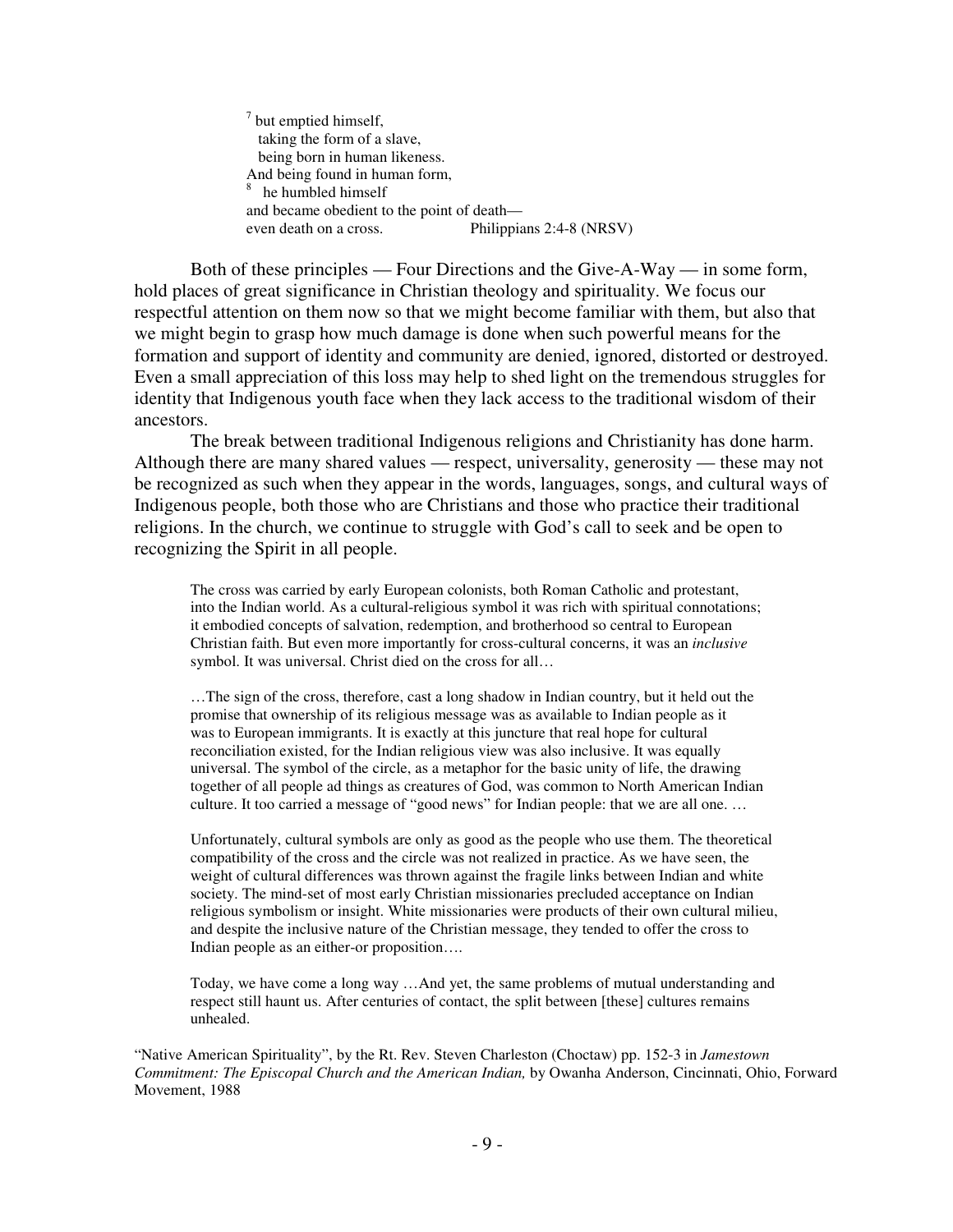A worldview that sees God *only* through one cultural lens, historical experience, or social location may struggle to proclaim the Good News. When our efforts at making sense of the world and responding to what we see are limited to collaboration only with those who see things just as we do, it becomes very difficult to seek and serve Christ *in all persons*, and respect the dignity *of every human being*."

 The world views from which the Four Directions and the Advent Wreath come are NOT the same. In some ways, they are opposites. In the words of the Rt. Rev. Steven Charleston:

 "The American Indian culture and the European culture are polar opposites. By any test of cultural standards, they stand180 degrees apart....The first set of symbols can be the *vertical* as opposed to the *horizontal...*i.e. The way a group of people organize themselves into a community, the way that they look at themselves from the inside out.... ["Native American Spirituality", by the Rt. Rev. Steven Charleston (Choctaw) pp. 150-51.]

The point of this example is not to label one culture "good" and the other "bad", but rather to help all of us who come from all of these cultures to appreciate more fully how the Good News is not captured by any one culture, but is in fact proclaimed to and by the entire world.

In this light, we are invited to hear the powerful, trickster-like language and vision of *Magnificat* with the Doctrine of Discovery, Conquest, and Manifest Destiny in the background:

*"in every generation*"

*"scattered the proud in their conceit"*

*"filled the hungry …and sent the rich away empty"*

"*cast down the mighty…and lifted up the lowly*"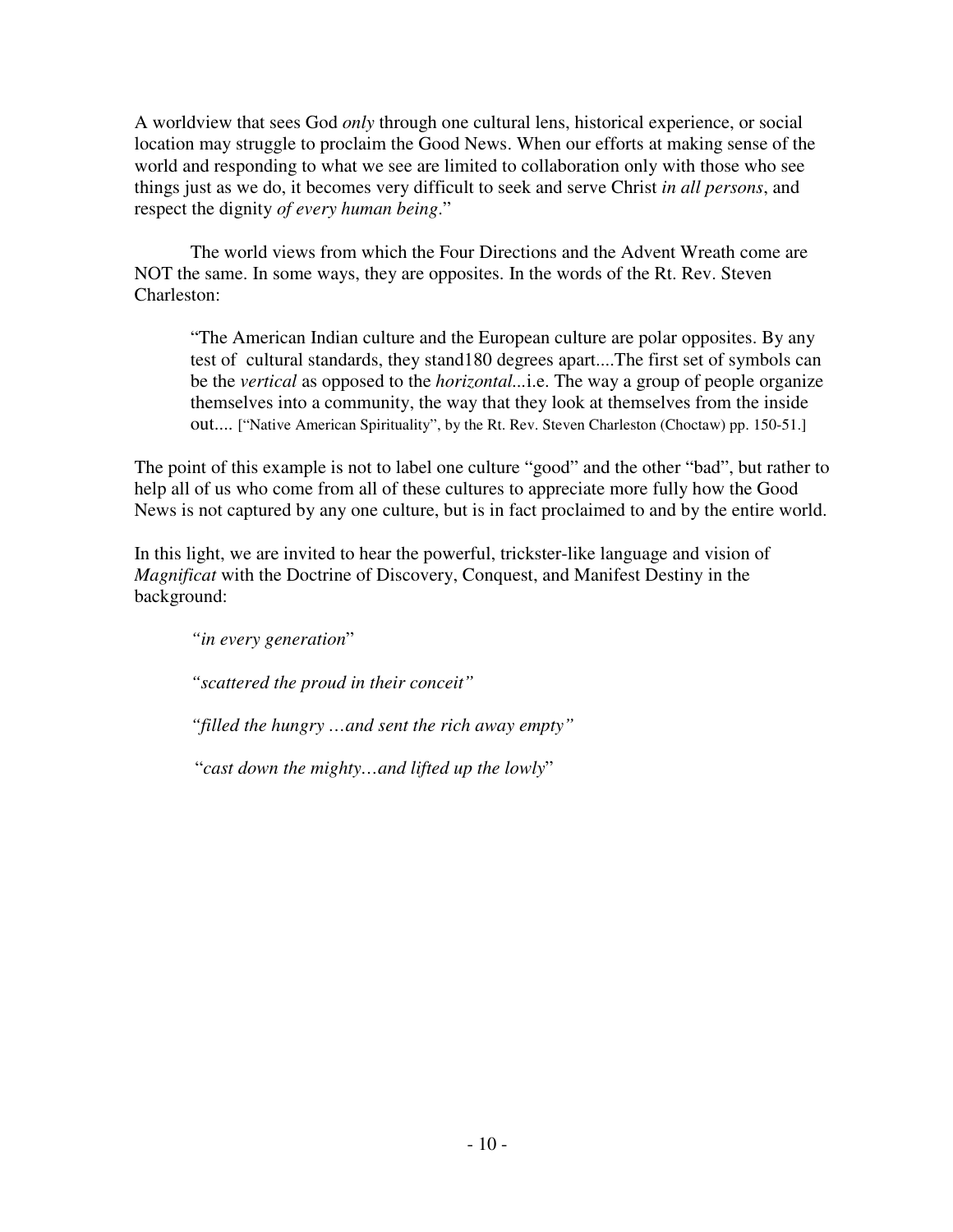# **Matrix for Four Directions and** *Magnificat:*

| Week | <b>Holy</b><br>Woman                                     | <b>Summary</b>                                                                                                                            | <b>Text</b>                                   | <b>Activity</b>                                  | <b>Orientation</b>                                                                                        |
|------|----------------------------------------------------------|-------------------------------------------------------------------------------------------------------------------------------------------|-----------------------------------------------|--------------------------------------------------|-----------------------------------------------------------------------------------------------------------|
| #1   | <b>White</b><br><b>Buffalo Calf</b><br>Woman<br>Lakota   | We all use<br>stories to orient<br>ourselves as to<br>who and were<br>we are in the<br>world                                              | Rev 12:1-6<br>"Chant of<br>the Four<br>Winds" | <b>Label</b> the<br><b>Advent</b><br>Wreath      | You have shown<br>mercy on those who<br>fear you in every<br>generation.                                  |
| #2   | Virgin of<br>Guadalupe<br>"Mother of<br>the<br>Americas" | Loss of<br>connection to<br>stories and<br>$images = loss of$<br>direction and<br>identity                                                | <b>Isaiah 40</b><br>Comfort<br>all people     | <b>Identify our</b><br>stories of<br>orientation | You have shown<br>the<br>strength of<br>your arm,<br>and have scattered<br>the proud in their<br>conceit. |
| #3   | Hannah,<br><b>Mother of</b><br><b>Samuel</b>             | Relationship<br>with God and<br>others requires<br>awareness of our<br>own hungers $\&$<br>desires offered<br>in hope and trust<br>to God | I Sam 1:9-<br>20 & 2:1-<br>10                 | <b>Being</b><br><b>Hungry</b>                    | You have filled the<br>hungry with good<br>things,<br>and sent the rich<br>away empty.                    |
| #4   | Mary,<br><b>Mother of</b><br><b>Jesus</b>                | Looking at<br>Conquest<br>through the lens<br>of Magnificat                                                                               | Magnificat<br>Luke 1:46-<br>55                | <b>Giving</b><br>ourselves<br>away               | You have cast down<br>the mighty<br>from their thrones,<br>and lifted up the<br>lowly.                    |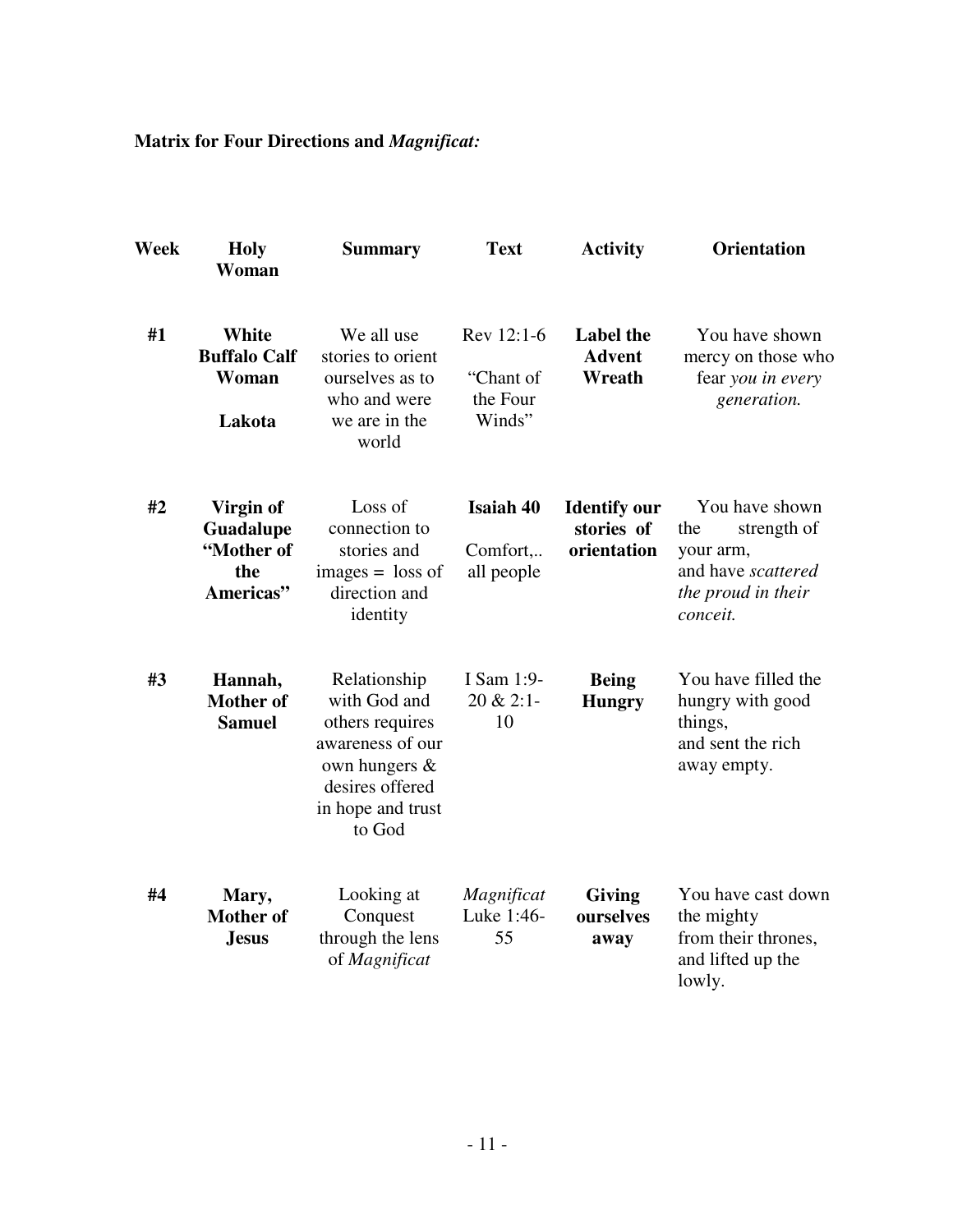

# **Background to the:** *Magnificat* **and the Stories behind the Stories**:

*Magnificat* as it shows up in Luke's Gospel, and the *Book of Common Prayer* is a story/prayer in front of an "older story/ prayer," with another "story/prayer behind or within it". It has its ancestors in the line of the generations of the Story of Hannah in I Samuel 1:9-20. The prayer we know as *Magnificat* is a great deal like Hannah's song of praise in I Samuel 2:1-10 (NRSV)

| 2:1 Hannah prayed and said,                                | 6 The Lord kills and brings to life;             |
|------------------------------------------------------------|--------------------------------------------------|
| 'My heart exults in the Lord;                              | he brings down to Sheol and raises up.           |
| my strength is exalted in my God.                          | 7 The Lord makes poor and makes rich;            |
| My mouth derides my enemies,                               | he brings low, he also exalts.                   |
| because I rejoice in my victory.                           | 8 He raises up the poor from the dust;           |
|                                                            | he lifts the needy from the ash heap,            |
| 2 'There is no Holy One like the Lord,                     | to make them sit with princes                    |
| no one besides you;                                        | and inherit a seat of honor.                     |
| there is no Rock like our God.                             | For the pillars of the earth are the Lord's,     |
| 3 Talk no more so very proudly,                            | and on them he has set the world.                |
| let not arrogance come from your mouth;                    |                                                  |
| for the Lord is a God of knowledge,                        |                                                  |
| and by him actions are weighed.                            | 9 'He will guard the feet of his faithful ones,  |
| 4 The bows of the mighty are broken,                       | but the wicked shall be cut off in darkness;     |
| but the feeble gird on strength.                           | for not by might does one prevail.               |
| 5 Those who were full have hired themselves out for bread, | 10 The Lord! His adversaries shall be shattered; |
|                                                            | the Most High* will thunder in heaven.           |
| but those who were hungry are fat with spoil.              | The Lord will judge the ends of the earth;       |
| The barren has borne seven,                                | he will give strength to his king,               |
| but she who has many children is forlorn.                  | and exalt the power of his anointed.             |

#### The prayer just before this prayer of Thanksgiving, is Hannah's Lament, I Samuel 1:9-20 NRSV

9After they had eaten and drunk at Shiloh, Hannah rose and presented herself before the Lord. Now Eli the priest was sitting on the seat beside the doorpost of the temple of the Lord. 10 She was deeply distressed and prayed to the Lord, and wept bitterly. 11She made this vow: 'O Lord of hosts, if only you will look on the misery of your servant, and remember me, and not forget your servant, but will give to your servant a male child, then I will set him before you as a nazirite until the day of his death. He shall drink neither wine nor intoxicants, and no razor shall touch his head.'

 12 As she continued praying before the Lord, Eli observed her mouth. 13Hannah was praying silently; only her lips moved, but her voice was not heard; therefore Eli thought she was drunk. 14 So Eli said to her, 'How long will you make a drunken spectacle of yourself? Put away your wine.' 15 But Hannah answered, 'No, my lord, I am a woman deeply troubled; I have drunk neither wine nor strong drink, but I have been pouring out my soul before the Lord. 16 Do not regard your servant as a worthless woman, for I have been speaking out of my great anxiety and vexation all this time.' 17 Then Eli answered, 'Go in peace; the God of Israel grant the petition you have made to him.' 18 And she said, 'Let your servant find favor in your sight.' Then the woman went to her quarters, ate and drank with her husband, and her countenance was sad no longer.

 19 They rose early in the morning and worshiped before the Lord; then they went back to their house at Ramah. Elkanah knew his wife Hannah, and the Lord remembered her. 20 In due time Hannah conceived and bore a son. She named him Samuel, for she said, 'I have asked him of the Lord.'

 One of the problems or challenges of Christian faith is a tendency to get lost in the story before our noses, while failing to notice the stories that are behind or within the story. Such may be the situation for those who, along with their ancestors, have come to live in North America without much understanding of the stories and peoples who first lived in this place. We may see what is here now, perhaps without knowledge of who came before us. We may hear these strong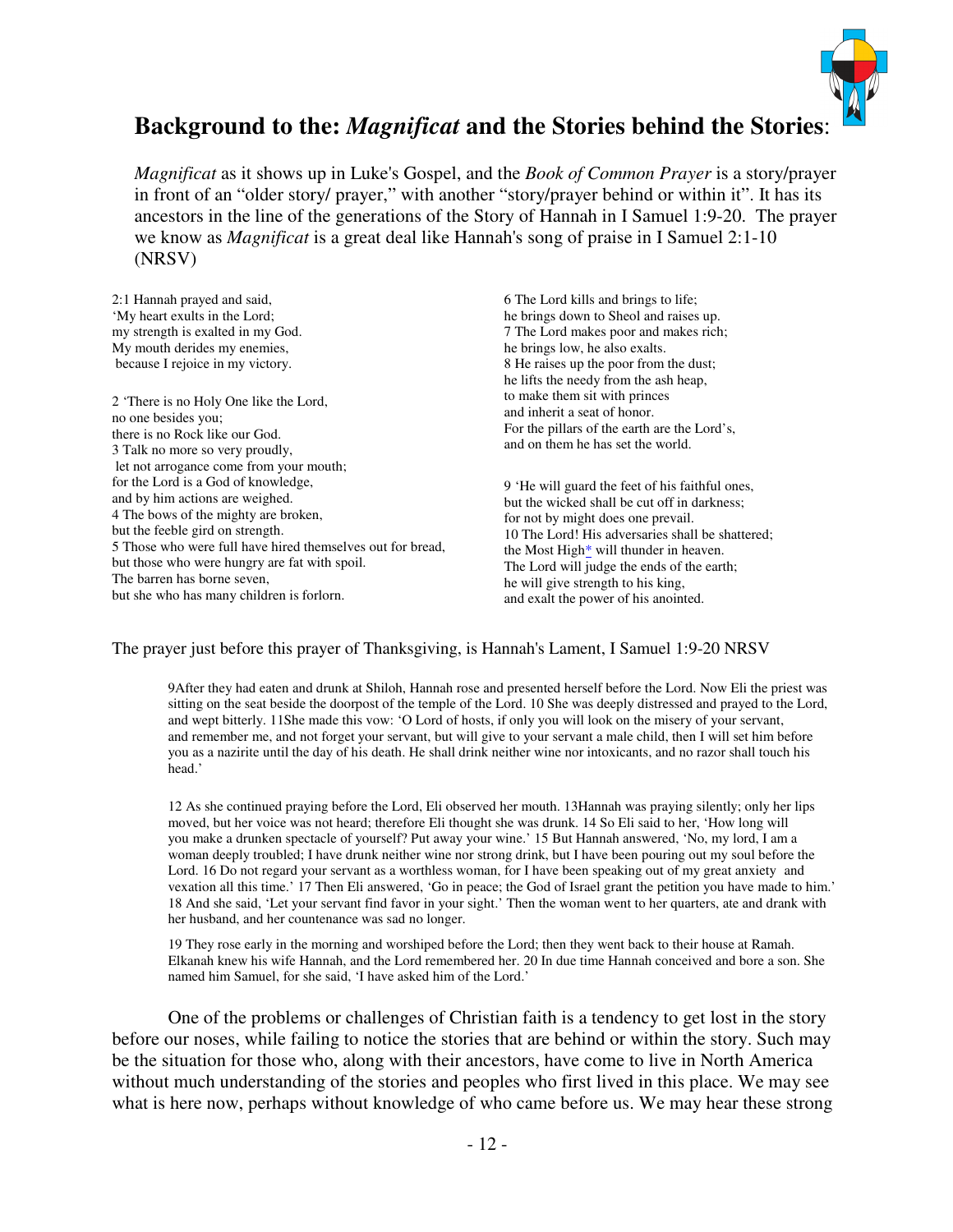prayers of thanksgiving, without hearing the cries – legitimate cries of those who have been turned into the "poor and needy" through the actions -- of the mighty and full to which these prayers are a response.

 In this powerful woman's prayer -- either Hannah's or Mary's version – God is portrayed as the one who turns upside down what is wrong. It is a prayer that may be very useful to those who would set aside this Advent to pray over the painful past of this nation and to seek wisdom around our contemporary response to the Doctrine of Discovery. The power of the prayer is enhanced when one realizes the audacity of personal prayer and faith as found in Hannah's Lament. Both Hannah and Mary serve as vivid role models for those who would set aside this season of Advent to ponder these things in their hearts.

This combination of Hannah's lament with her song of thanksgiving provides a glimpse into a story behind the story. When one hears only the song of thanksgiving, one would never know that Hannah was, in fact "deeply distressed" and "deeply troubled", accused of making a "drunken spectacle" of herself, yet she "poured out her soul before the Lord", while "speaking from her great anxiety and vexation". However, when both stories and prayers are heard we gain a more realistic view of how a prayer such as the *Magnificat* fits into our own experience, and may help us make sense of the Doctrine of Discovery.

As many people may have not known that Hannah's Lament and Thanksgiving are stories and prayers behind the *Magnificat*, Mary's Thanksgiving, many people are also unaware of the first stories and ways of the First Peoples of North America. For this reason, we are invited to take a brief journey during Advent with four Holy Women:

> White Buffalo Calf Woman The Virgin of Guadalupe Hannah, the Mother of Samuel Mary, the Mother of Jesus

We bring these women into our reflections on Four Directions and *Magnificat,* so that we might learn from all of them in order to see more fully how God is "God of all people and every tribe, through whom all people are related; Call[ing] us to the kinship of all [God's] people."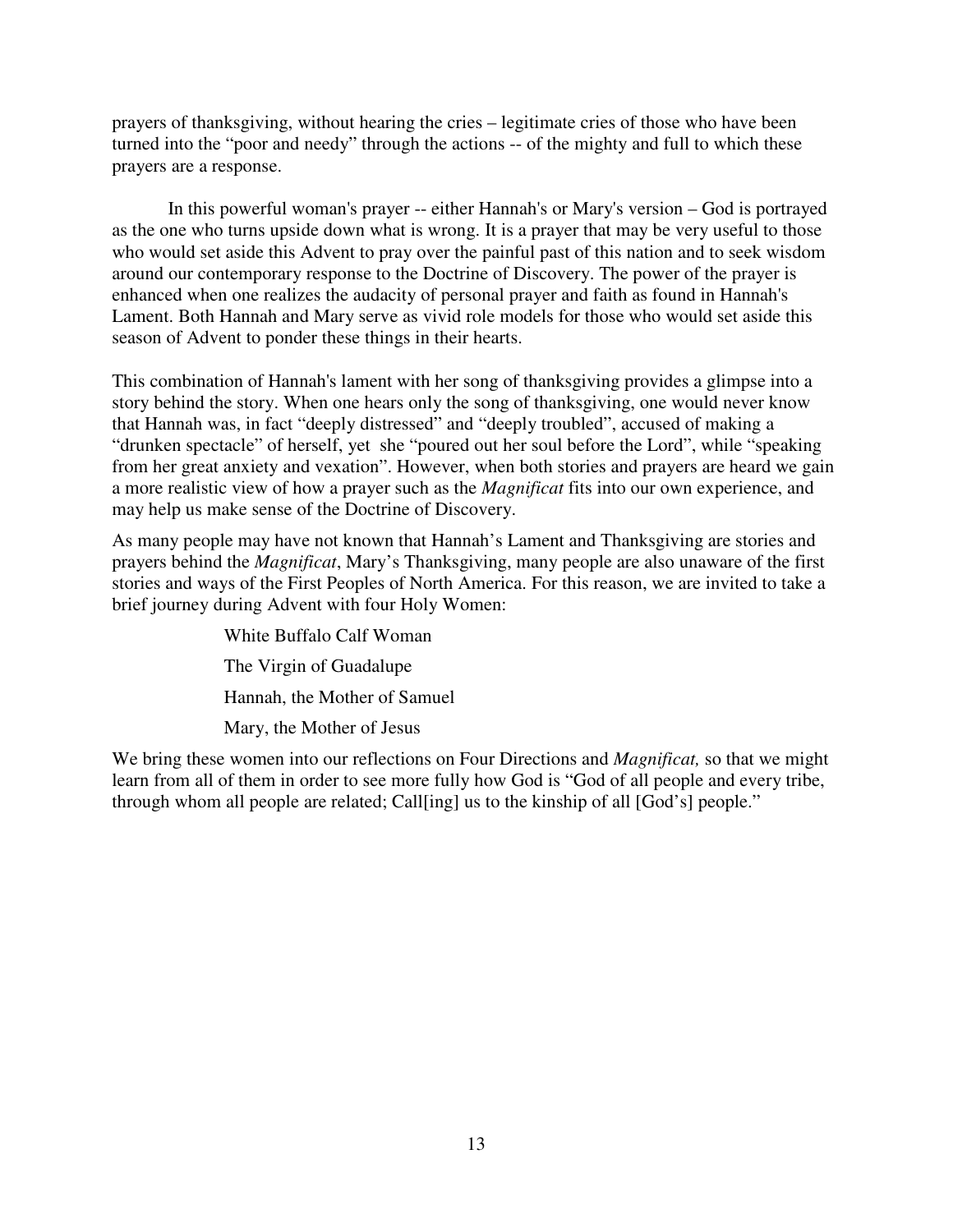# **HANDOUTS:**



# **The Song of Mary***, Magnificat,* Luke 1:46-55

My soul proclaims the greatness of the Lord,

My spirit rejoices in God my Savior; for you have looked with favor on your lowly servant.

From this day all generations will call me blessed:

You, the Almighty have done great things for me, and holy is your Name.

You have mercy on those who fear you in every generation

You have shown the strength of your arm, and have scattered the proud in their conceit

You have filled the hungry with good things, and sent the rich away empty.

You have cast down the mighty from their thrones, and lifted up the lowly

You have come to the help of your servant Israel, for you have remembered your promise of mercy, The promise you made to our forebears, to Abraham, [Sarah and their] children for ever.

[**Note:** This translation of the *Magnificat* is from p. 27 from "*Enriching Our Worship 1"]*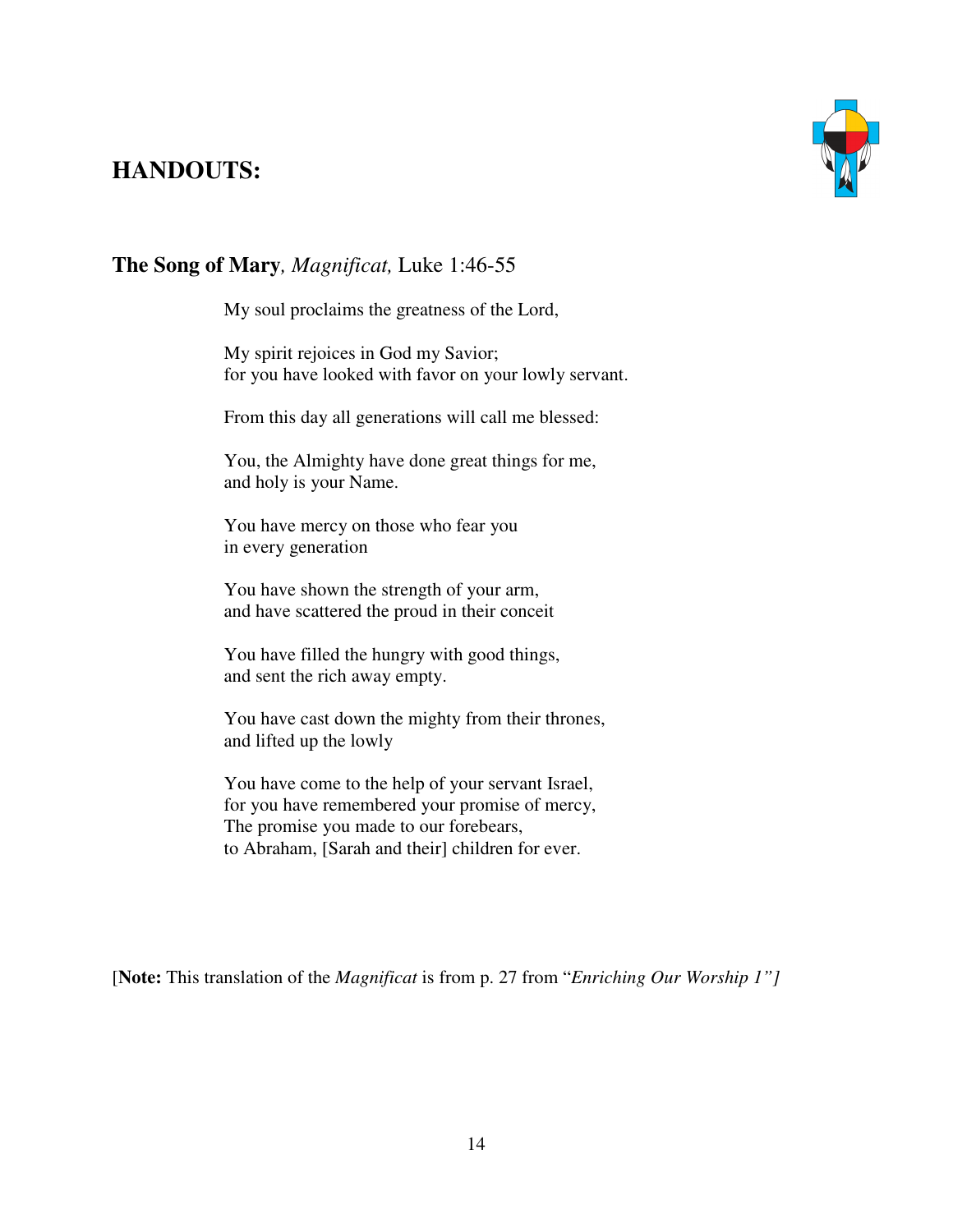# **Chant to the Four Winds,** by the Rt. Rev. Carol Gallagher, (Cherokee)

Come, Great Creator Come, Life Giver Come to this Sacred Place Come and be with us.

Welcome our Relatives from the East And bring your Gifts Rising Sun and Gentile Waters Soaring Eagle and New Vision

Welcome our Relatives from the South And bring your Gifts Our Rich Mother Earth Innocence and Love

Welcome our Relatives from the West And bring your Gifts Thunder Drum and Wind Oceans and Strong Hearts

Welcome our Relatives from the North And bring your Gifts Mighty Buffalo and Wisdom Rivers of Harmony

Welcome Dear Christ Our Circle is Complete We Thank you for this Circle And for the Home you have made For us and for our Relatives.

There is setting of this text in *Voices Found* #52 & *First Peoples Theology Journal*, Vol. 2, No. 1, September 2001, p. 1.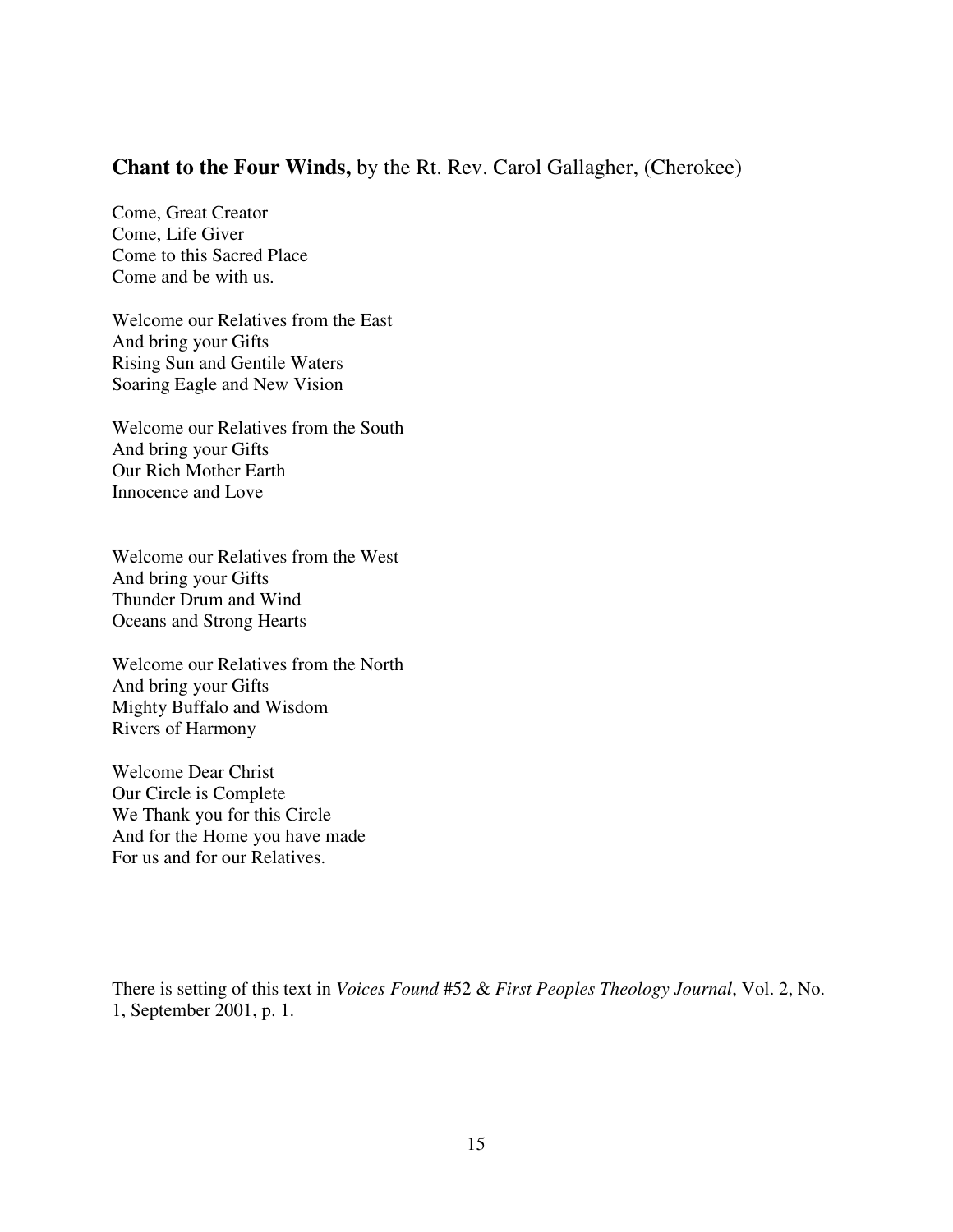# **Opening Prayer: Weeks 2-4**

*This is a suggested format you may choose to use for each week. However you should make these prayers to reflect the context of your community.* 

|         | Directions: If possible, all stand, facing the center of the circle, with a copy of this prayer for<br>each person. One reader is appointed for each of the Four Directions. As the<br>reader introduces direction, all turn in that direction. At the conclusion of the<br>prayer, all turn toward the center of the circle. Each week this prayer is prayed,<br>there will be opportunities for individuals to name specific people, creatures and<br>other aspects of Creation that help to orient and sustains them in identity, faith,<br>service and community. |
|---------|-----------------------------------------------------------------------------------------------------------------------------------------------------------------------------------------------------------------------------------------------------------------------------------------------------------------------------------------------------------------------------------------------------------------------------------------------------------------------------------------------------------------------------------------------------------------------|
| Leader: | We stand together in this circle, related to each other and to all of God's<br>Creation, rejoicing in God-with-us; for you have done great things for your<br>people, and your name is holy.                                                                                                                                                                                                                                                                                                                                                                          |
| Reader: | We turn to the East -- Name several places and people who live to the East of<br>you -- remembering and giving thanks for those in every generation who fear<br>you: (We name those persons, creatures and things in Creation that bring<br>Light to our lives.)                                                                                                                                                                                                                                                                                                      |
| Reader: | We turn to the South -- Name several places and people who live to the South<br>of you -- mindful of your strength and promise to "scatter the proud in their<br>conceit" (We name those persons, creatures and things in Creation that<br>challenge greed, arrogance, and lack of generosity.)                                                                                                                                                                                                                                                                       |
| Reader: | We turn to the West -- Name several places and people who live to the West<br>of you -- knowing that it is your way to cast down the mighty from their<br>thrones, and to lift up the lowly. (We name those persons, creatures and things<br>in Creation who follow your way.)                                                                                                                                                                                                                                                                                        |
| Reader: | We turn to the North -- Name several places and people who live to the North<br>of you – so that we may not be sent away empty, may we and all people hunger<br>for the good things that come from you. (We name those persons, creatures<br>and things in Creation that are filled with the good things of God.)                                                                                                                                                                                                                                                     |
| Leader: | We turn back to the center of this sacred circle, mindful of God's promises of<br>mercy to us and to all people; sustain us with your mercy to remember and<br>fulfill our promises to resist evil, proclaim Good News, seek and serve Christ<br>in our neighbors, and to respect the dignity of all your people. Amen.                                                                                                                                                                                                                                               |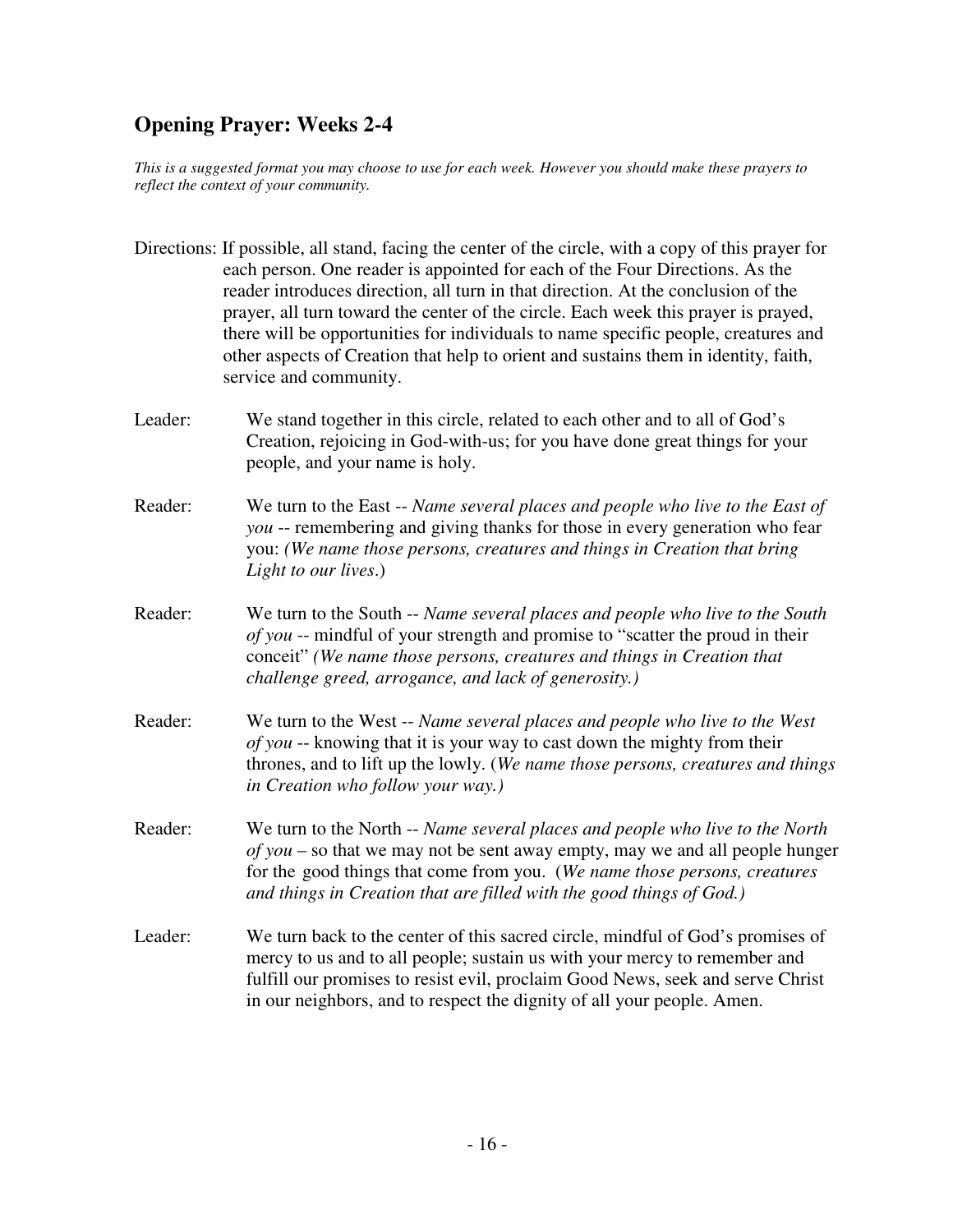# **Closing Prayers for Weeks 1-4**

#### **Week 1**

O Great Spirit, God of all people and every tribe, through whom all people are related; Call us to the kinship of all your people. Grant us vision to see through the lens of our Baptismal Covenant, the brokenness of the past;

(*Here may be inserted specific, local prayers for the brokenness of the past.)* 

Help us to listen to you and to one-another, to hear of your "mercy on those who fear you in every generation" in order to heal the wounds of the present;

*(Here may be inserted specific, local prayers for the healing of the wounds of the present*.)

#### **Week 2**

Help us to listen to you and to one-another, so that we might hear your call and how it is that "You have shown the strength of your arm, and have scattered the proud in their conceit," in order to heal the wounds of the present;

#### *(Here may be inserted specific, local prayers for the healing of the wounds of the present*.)

#### **Week 3**

Help us to listen to you and to one-another, so that we might see how it is that "You have cast down the mighty from their thrones, and have lifted up the lowly" in order to heal the wounds of the present; *(Here may be inserted specific, local prayers for the healing of the wounds of the present*.)

#### **Week 4**

Help us to listen to you and to one-another, so that we might grasp what it means that you "*have filled the hungry with good things, and sent the rich away empty",*  in order to heal the wounds of the present; *(Here may be inserted specific, local prayers for the healing of the wounds of the present*.)

And give us courage, patience, and wisdom to work together for healing and hope with all of your people, now and in the future.

*(Here may be inserted specific, local prayers for hope and healing for the future.)* 

Mend the hoop of our hearts and let us live in justice and peace through Jesus Christ, the One who comes to all people that we might live in dignity. Amen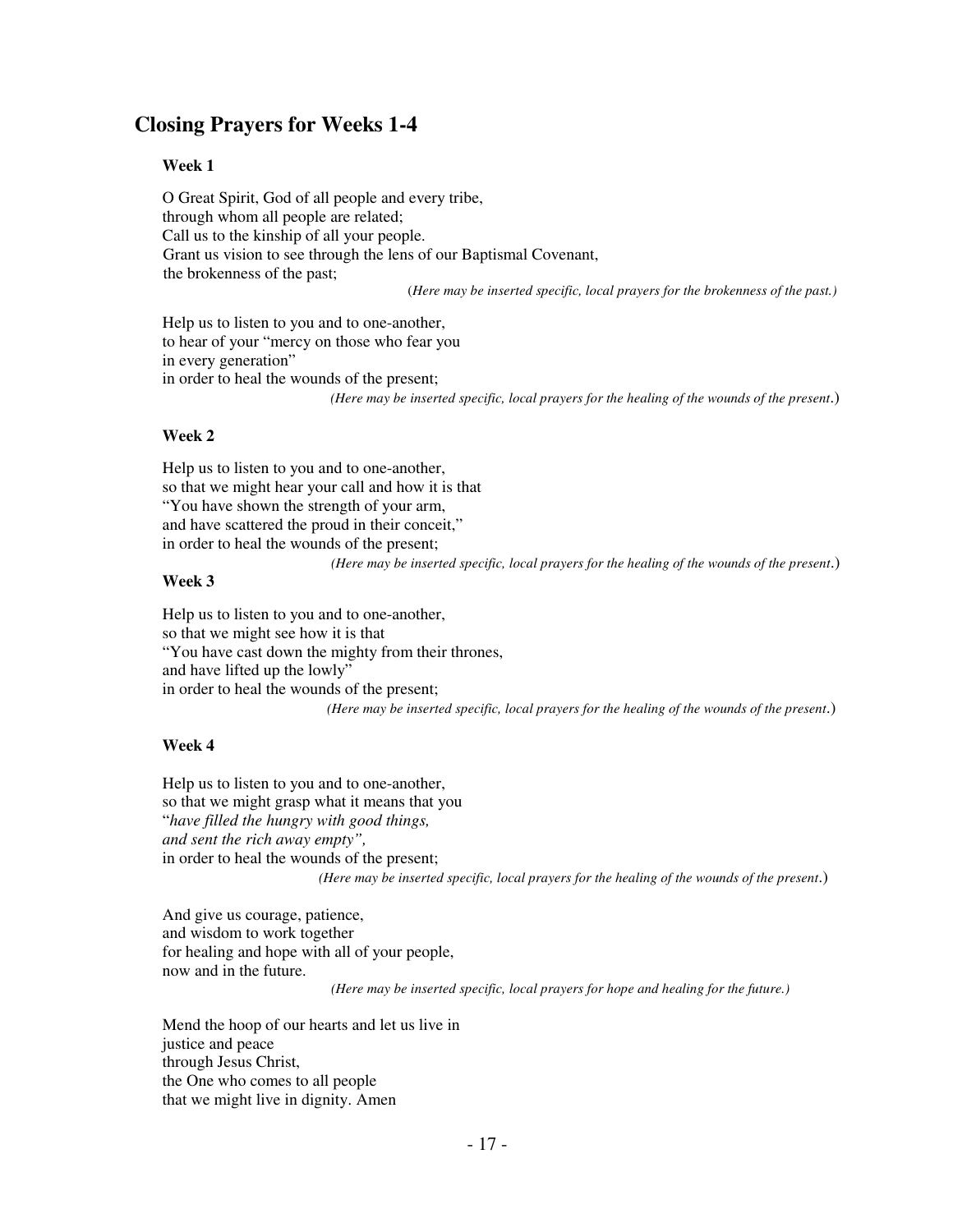# **Hannah's Lament and Prayer of Thanksgiving**

#### **Hannah's Lament, I Samuel 1:9-20 (NRSV)**

9After they had eaten and drunk at Shiloh, Hannah rose and presented herself before the Lord. Now Eli the priest was sitting on the seat beside the doorpost of the temple of the Lord. 10 She was deeply distressed and prayed to the Lord, and wept bitterly. 11She made this vow: 'O Lord of hosts, if only you will look on the misery of your servant, and remember me, and not forget your servant, but will give to your servant a male child, then I will set him before you as a Nazirite until the day of his death. He shall drink neither wine nor intoxicants, and no razor shall touch his head.'

 12 As she continued praying before the Lord, Eli observed her mouth. 13Hannah was praying silently; only her lips moved, but her voice was not heard; therefore Eli thought she was drunk. 14 So Eli said to her, 'How long will you make a drunken spectacle of yourself? Put away your wine.' 15 But Hannah answered, 'No, my lord, I am a woman deeply troubled; I have drunk neither wine nor strong drink, but I have been pouring out my soul before the Lord. 16 Do not regard your servant as a worthless woman, for I have been speaking out of my great anxiety and vexation all this time.' 17 Then Eli answered, 'Go in peace; the God of Israel grant the petition you have made to him.' 18 And she said, 'Let your servant find favor in your sight.' Then the woman went to her quarters, ate and drank with her husband, and her countenance was sad no longer.

19 They rose early in the morning and worshiped before the Lord; then they went back to their house at Ramah. Elkanah knew his wife Hannah, and the Lord remembered her. 20 In due time Hannah conceived and bore a son. She named him Samuel, for she said, 'I have asked him of the Lord.'

#### **Hannah's Prayer of Thanksgiving, I Samuel 2:1- 10 (NRSV)**

2:1 Hannah prayed and said, 'My heart exults in the Lord; my strength is exalted in my God. My mouth derides my enemies, because I rejoice in my victory. 2 'There is no Holy One like the Lord, no one besides you; there is no Rock like our God. 3 Talk no more so very proudly, let not arrogance come from your mouth; for the Lord is a God of knowledge, and by him actions are weighed. 4 The bows of the mighty are broken, but the feeble gird on strength. 5 Those who were full have hired themselves out for bread, but those who were hungry are fat with spoil. The barren has borne seven, but she who has many children is forlorn. 6 The Lord kills and brings to life; he brings down to Sheol and raises up. 7 The Lord makes poor and makes rich; he brings low, he also exalts. 8 He raises up the poor from the dust; he lifts the needy from the ash heap,

to make them sit with princes and inherit a seat of honor. For the pillars of the earth are the Lord's, and on them he has set the world.

9 'He will guard the feet of his faithful ones, but the wicked shall be cut off in darkness; for not by might does one prevail. 10 The Lord! His adversaries shall be shattered; the Most High\* will thunder in heaven. The Lord will judge the ends of the earth; he will give strength to his king, and exalt the power of his anointed.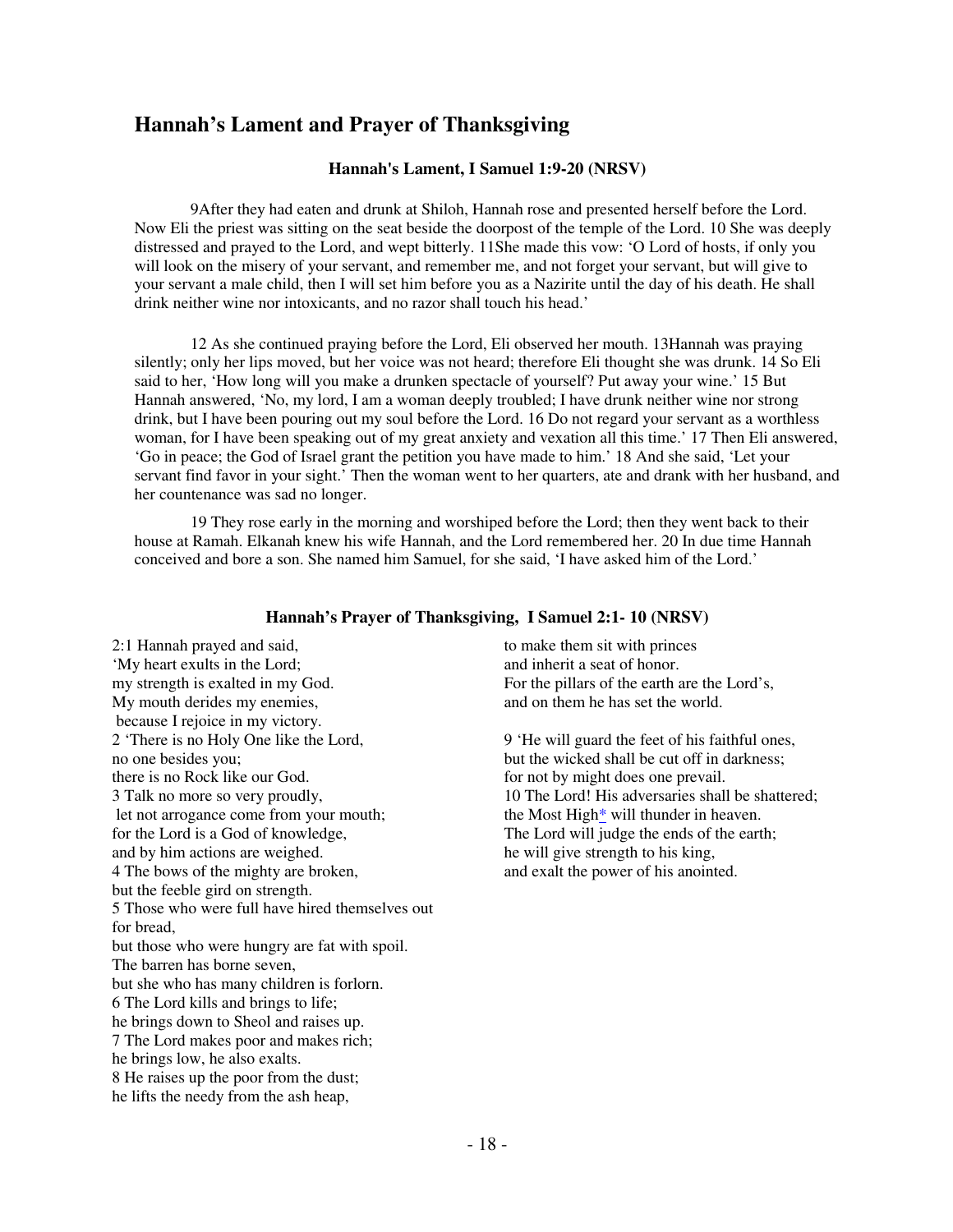# **Two Indigenous Holy Women: White Buffalo Calf Woman and the Virgin of Guadalupe**

#### **White Buffalo Calf Woman**

1. from "*Ehanna Ptehincala Ska Win, Oglige Wakan, Ahi*: A Long Time Ago, The White Buffalo Calf Woman – Sacred Messenger – Came" by Dakota Goodhouse, in *The First Peoples Theology Journal*, Vol. 1, No. 3, January 2005, pp. 2-7

 "In both versions, the White Buffalo Calf Woman showed the people, *Lakol Wicoh'an,* the Lakota Way-of-Life, not so much as "Religious," but more spiritually intense in the daily manner of living – Living as Worship. There are many different versions of the coming of the White Buffalo Calf Woman, and the simple beauty of the *Lakol Wicoh'an* allows for the individual to make personal interpretations to make a relationship to the mystery of creation and the mystery of the Great Spirit, all while not criticizing that what is true for one is not the truth for all, but most of all, is not false either.

 I believe, that, a long time ago, there was one hunter who went to the hill to scout for game. While looking afar, he saw the will of God send forth a messenger, which was manifested in the form of a white bison calf, the symbolism implied was that bison was life of the Great Plains, and white another symbol for purity, the calf for innocence. Taken together, this man saw the work of the *Tuku Wakanskankan (*Something-Holy-Moving), "The Holy Spirit," in the presence of the pure and innocent life in front of him.

 In the scout, as in each and every one of us, battled two natures, the best of him and the worst of him. Now, the worst of him lusted for the strange beautiful woman in front of him, while in the back of his mind he knew better – that this was something mysterious and sacred. He fell to his hands and knees near the edge of her white buckskin dress, where hung braids of sweet grass. His mind and heart was misted with the presence of the holy, and when the fog cleared, he was no longer of two minds, but one healed and made whole. When he rose to go back to his people, he looked and at the foot of the White Buffalo Calf Woman were the bones of his vice…he went back to camp, where he was able convince the People to prepare for the coming of *Wakan Tanka's* Sacred Messenger…"

2. from "The Sacred Power of Lakota Women" by the Rev. Dr. Martin Brokenleg, in *The First Peoples Theology Journal*, Vol. 1, No. 3, January 2005, pp. 27-34

 "In the complex story of how the visible world came to be, there is a sacred being, a fatherly life force who takes the form of the blue sky. Another sacred being is the mother earth whose first form is that of the red disc of the earth. Their child is *Wohpe*, Falling Star, who was occasionally see blazing across the night sky. She connects the life force above and the earth and is their child. *Wohpe* will be known in another form, that of *Ptesanwin*, The White Buffalo Calf Woman. Note an important principal in Lakota sacred experience that there is no difference between the physical and spiritual realms but they are rather an amalgam bound inseparable together… (p. 28)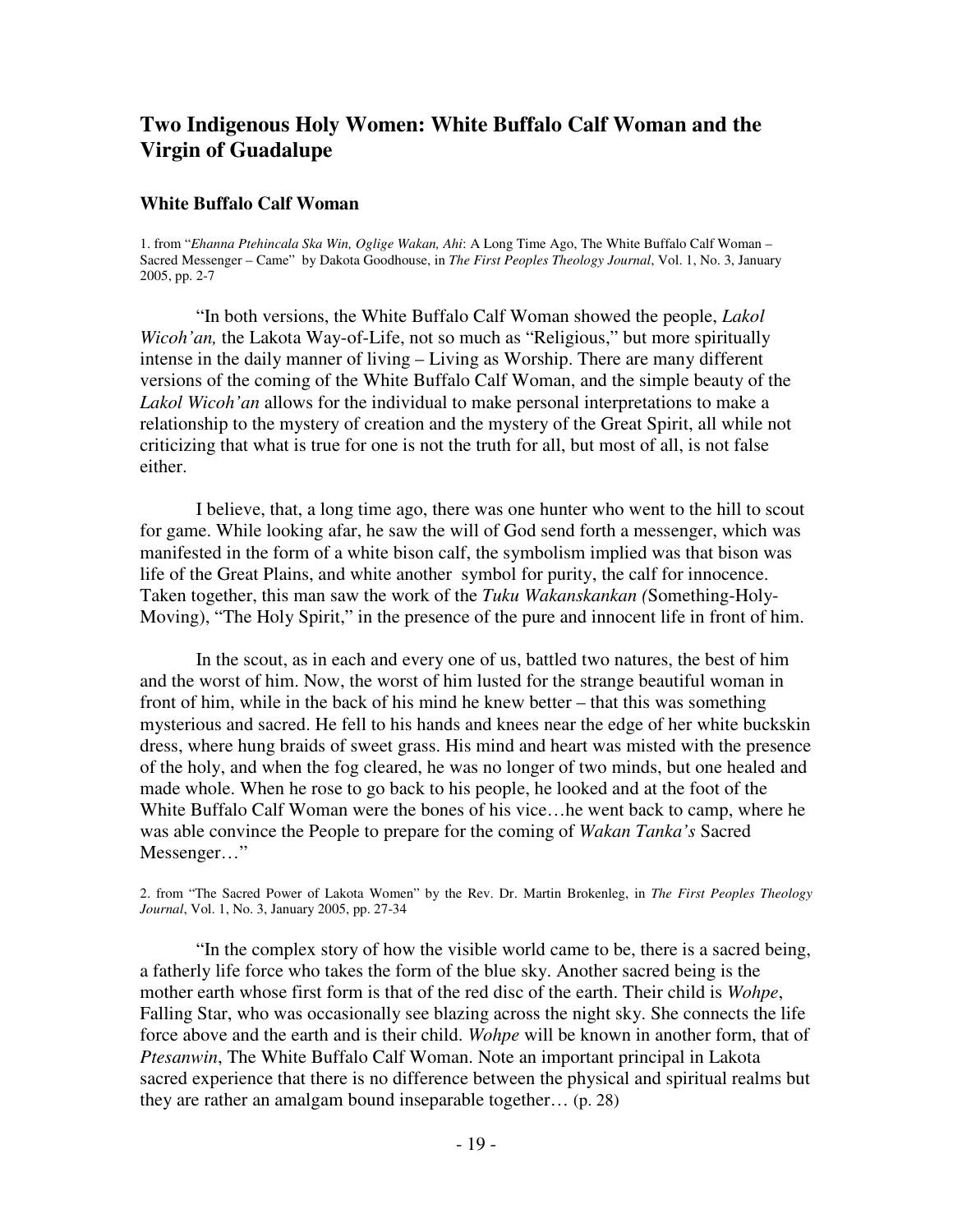It is *Ptesanwin*'s most recent appearance that contemporary people are the most familiar [with]; when she came to give us the Pipe as a tool of prayer. She also directed Lakota men, women, and children in specific areas of life. The details of how the Pipe was brought vary slightly but they all recount certain basic points. Goodness is a quality required for spiritual living and for the benefits of the Pipe. Bad behavior ad thought can block one from encountering the sacred. Men and women have obligations to care for difference aspects of the community. While the roles of men or women are not superior to the other, they are different. Likewise with children, certain sensitivities and duties are prescribed by *Ptesanwin.* Perhaps the most significant teaching of the Pipe is the guarantee that we Lakota can be related to all things in the created cosmos. We are not only relative to one another but to the other nations, called "animals" in English. We are kinfolk to entities perceived as inanimate in western culture such as stones, winds, the moon, sun, thunders and plants….

### **The Virgin of Guadalupe**

**[Note**: Although it is *not* on the Liturgical Calendar of the Episcopal Church, December 12 is still widely celebrated by many Episcopalians as the Feast of the Virgin of Guadalupe.]

12 A great portent appeared in heaven: a woman clothed with the sun, with the moon under her feet, and on her head a crown of twelve stars. <sup>2</sup>She was pregnant and was crying out in birth pangs, in the agony of giving birth. <sup>3</sup>Then another portent appeared in heaven: a great red dragon, with seven heads and ten horns, and seven diadems on his heads. <sup>4</sup>His tail swept down a third of the stars of heaven and threw them to the earth. Then the dragon stood before the woman who was about to bear a child, so that he might devour her child as soon as it was born. <sup>5</sup>And she gave birth to a son, a male child, who is to rule all the nations with a rod of iron. But her child was snatched away and taken to God and to his throne; <sup>6</sup> and the woman fled into the wilderness, where she has a place prepared by God, so that there she can be nourished for one thousand two hundred and sixty days. Revelation 12:1-6 (NRSV)

 "According to the legend, as Juan Diego, a Christian Indian of common status, was going form his home in the *barriada* ("district") near Tepeyac, a hill northwest of Mexico City, he suddenly heard beautiful music. As he approached the source of the music, a lady appeared to him. Speaking in Nahuatl, the language of the conquered, she ordered Juan Diego to go to the palace of the archbishop of Mexico, at Tlatelolco, and tell him that the Virgin Mary, "Mother of the true God through whom one lives" wanted a temple to be built on that site so that in it she could "communicate all the love, compassion, help, and defense to all the inhabitants of this land…to hear their lamentations and remedy their miseries, pain, and suffering."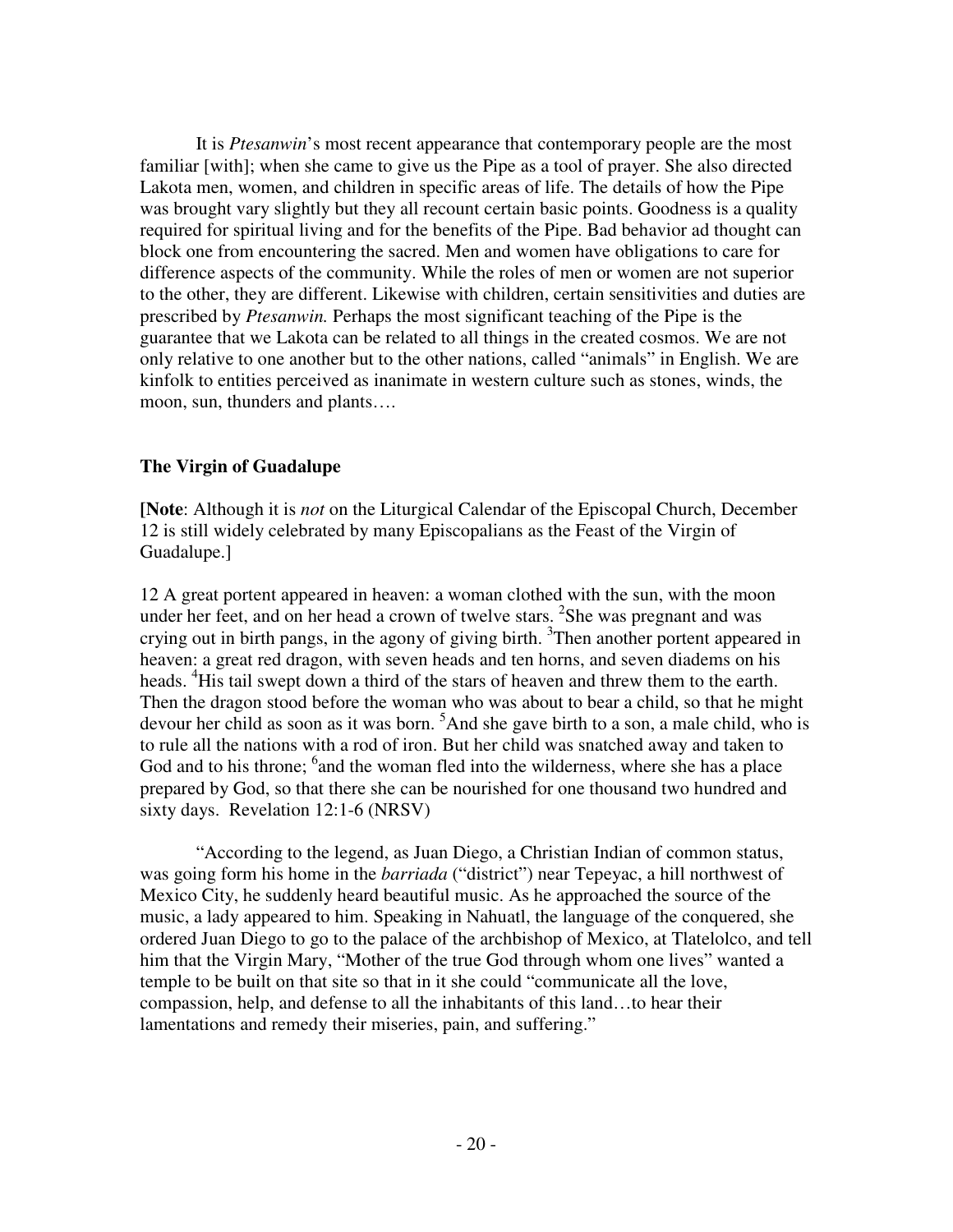After two unsuccessful attempts by Juan Diego to convince the bishop of the Lady's authenticity, the Virgin wrought a miracle. She sent Juan Diego to pick roses in a place where only desert plants grew. She then arranged the roses in his cloak and sent him in the presence of the bishop with the sign he had demanded. As Juan Diego unfolded his cloak in the presence of the bishop, the roses fell to the floor and the painted image of the Lady appeared on his cloak.

The subjugated Mexican people came to life again because of Guadalupe…" (p. 11)

~~~~~~~~~~~~~~~~~~~~~~~~

 "If Ash Wednesday stresses the earthly belonging and present suffering of the people, and Good Friday marks their collective struggles and death, the feast of Our Lady of Guadalupe shouts out with joy the proclamation that a new dawn is breaking: the collective resurrection of a new people. Out of their own earth – Tepeyac – and in community with the life of their ancestors, a new mother emerges, pregnant with life. She is not a goddess but the new woman from whom the new humanity will be born, *la raza cósmica de las Américas.* She is herself the prototype of the new creation. She is *la Mestiza.* She combines opposing forces so that in a creative way new life and not destruction will emerge."

— *Galilean Journey: The Mexican-American Promise*, by Virgilio Elizondo, Maryknoll, New York: Orbis Books, 1985, pp. 43-44.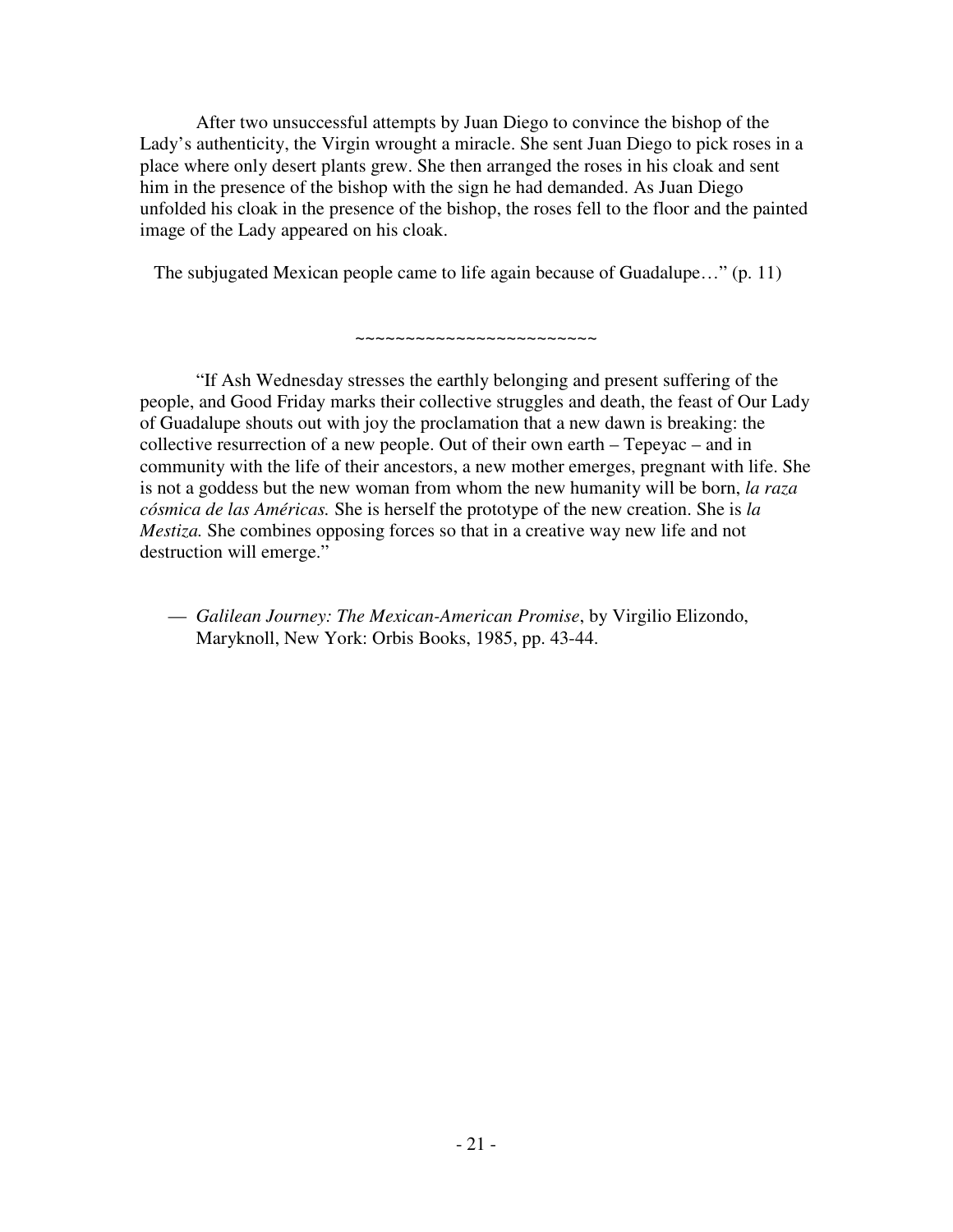# **"Looking to the Past in Order to Heal the Wounds of the Present"**

### **The Rev. Doyle Turner**

 "Goal number one is to come away from a past in our church that has been a shameful place for all of us. As we tried to fit Christianity and Native Spirituality together and tried to live together as brothers and sisters in Christ in this particular denomination of God's Holy Church we followed a paradigm which was badly skewed. The paradigm held up elitist principles that made value judgments against [Native] culture and spirituality that were morally and ethically wrong. The church has followed a paradigm that told the native people that we were only of value to the extent that we could become like the dominant culture, that nothing between our creation and the coming of the missionaries mattered or had any intrinsic value.

 Living together as brothers and sisters in Christ under these circumstances was very hard. The reality was that the native people were not treated like bothers or sisters. We were treated more like poor, ill-bred step siblings…

 Out of this unspeakable shameful past a new paradigm of mission needs to emerge, a paradigm which allows dignity of culture and freedom of spirit, freedom of giving and offering, and grace in receiving. A paradigm is needed that allows a transformation of culture by the truth of the gospel and the loving action of Jesus Christ…

 We struggled, not because, as was commonly thought, and still to come degree, that reason and intellect is something we lack, but because the intellectual concept of God is a concept which keeps God far off and somehow disjointed from the everyday life we lead. This view of God is totally opposite from the native understanding within which God is very present and active participant in life." …

 "Traditional Native American and Christian Spiritualities: A Dialogue" by, The Rev. Doyal Turner, in *First Peoples Theology Journal* Vol. 1, No. 1, July 2000, pp. 92-94.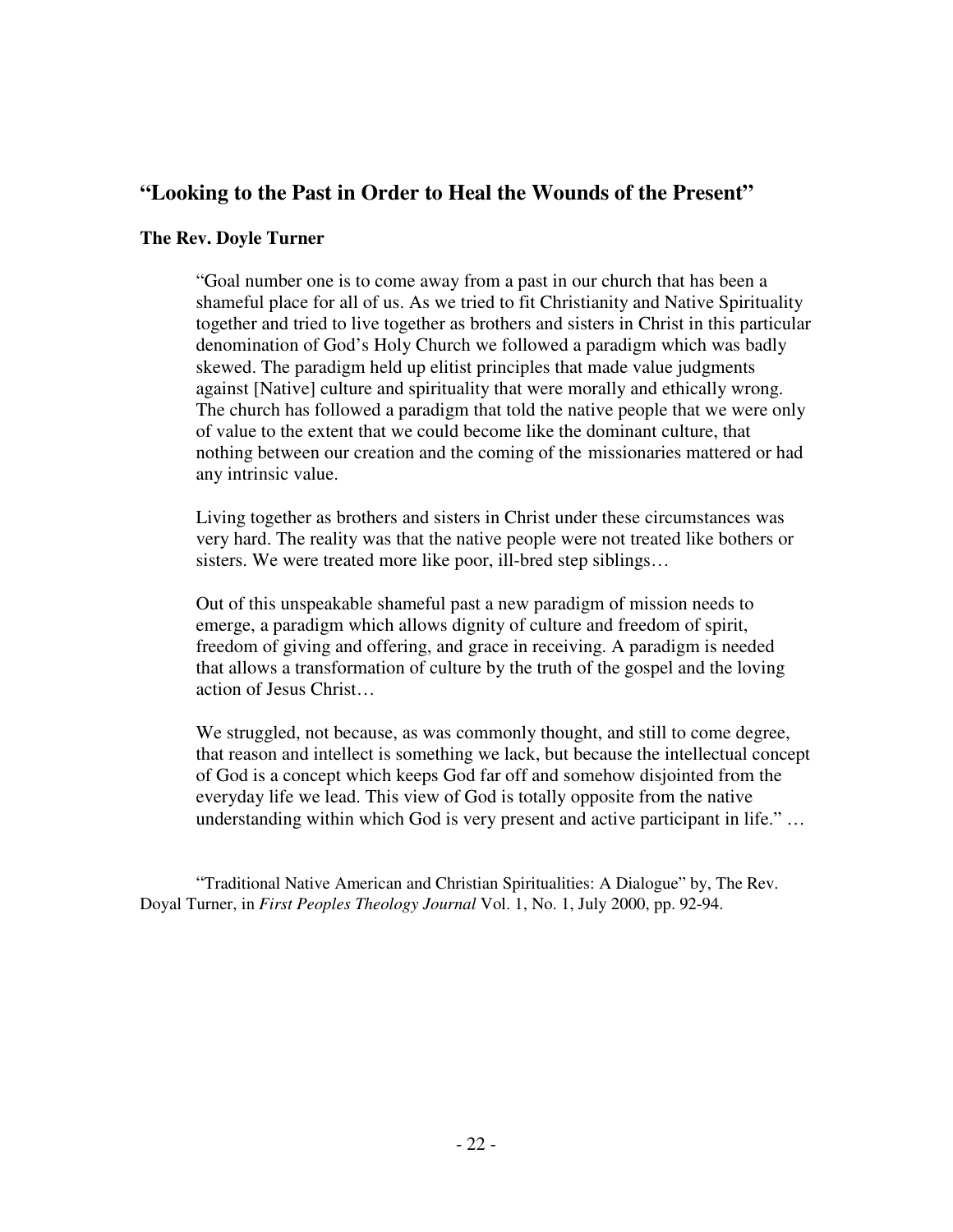# **Lesson Plan Format for Each Week 1-4:**



*(For use in groups gathered for 50 minutes)* 

*This is a suggested format you may choose to use for each week. However you should format the sessions to reflect the context of your community.*

**Opening Prayer Theme of the Week A Reading and Group Response Activity Reflection Questions Closing Prayer** 

**Opening Prayer:** Week 1 Chant to the Four Winds, p. 15 Weeks 2-4 Four Directions Prayer, p. 16

**Introduction of the theme for the week**: (If possible, after reading the background material for the session, the leader is encouraged to convey, in her/her own words, the theme for the week.) Following that brief summary, add your own hopes for the session and then invite those present to do the same. If the group is very large, there may be time for 4 or 5 people to each share a few sentences.

During weeks 2-4, take a *few minutes* (no more) for those present to check-in as to how they are using Advent to prepare for the later work on the Doctrine of Discovery.

**Week 1** *"You have shown mercy on those who fear you in every generation"*

 Introduction to the Series: Advent as a time of Spiritual Preparation for Pondering the Doctrine of Discovery  $&$  Stories that help us to know who we are and how we fit into the world.

**Week 2** *"You have shown the strength of your arm …scattered the proud in their conceit"* 

Without our stories and images, it is very difficult to know who we are or how we fit into the world.

**Week 3** *"You have filled the hungry with good things and sent the rich away empty"* 

Relationship with God and with each other requires awareness of our hungers and desires, offered in hope and trust to God. The praise of God is built upon, comes in response to, or follows upon our laments. In order not to be "sent away empty", we need to become aware of and live out of our hunger for "good things".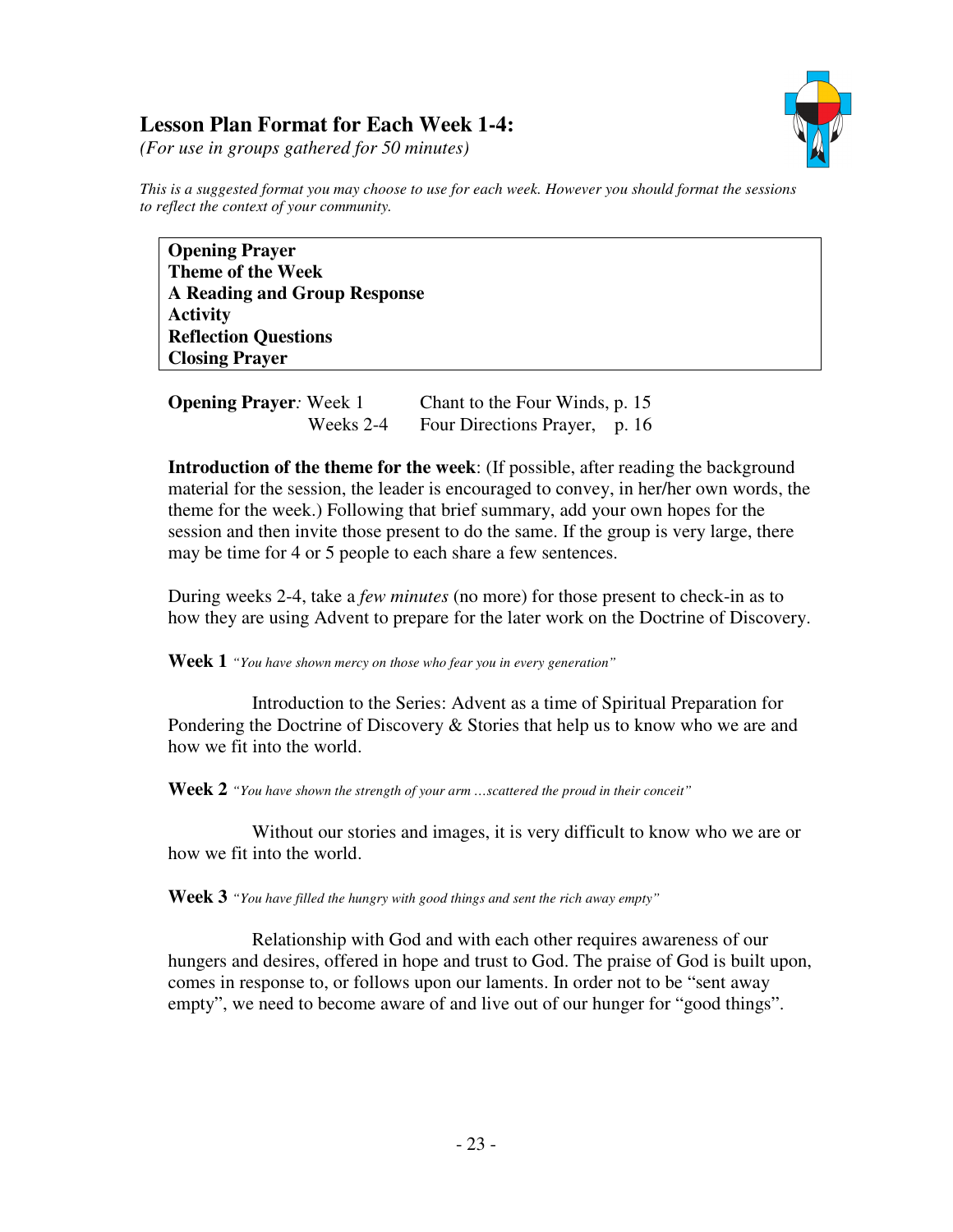**Week 4** *" You cast down the mighty from their thrones and lifted up the lowly"* 

Giving ourselves away: In Advent, we look forward to and prepare for giving and receiving gifts of life in our families and communities. In the Church and world, we ponder the deep giving of Jesus the Christ. How might this season help us to gain insight into our failure to give and receive with generosity, in the pastl so that we might be more able to do so in the future?

### **A Reading and Group Response***:*

If possible, meet in a circle and invite someone from the group to *tell*, rather than read, the story. If that is not possible, then read the story slowly and respectfully. Each of these stories of four strong women serves to "orient" — to figure out their relationships and responsibilities to the Creation, to God and to each other —those who hear and hold on to these sacred stories. Shared in a context of the season of Advent, the Four Directions and *Magnificat,* these stories invite us into pondering some implications of Christian faith for responding to the Doctrine of Discovery. Following the telling, invite those in the circle to respond without judgment: What do you hear? What do you see? What do you think? What do you feel?

| Week 1 | "White Buffalo Calf Woman" – pg.19"                                                                                  |
|--------|----------------------------------------------------------------------------------------------------------------------|
| Week 2 | "The Virgin of Guadalupe" – pg. $20 \& \text{Rev. } 12:1-6, \text{ pg. } 30$                                         |
| Week 3 | "Hannah's Lament and Thanksgiving Prayers" – pg. 18                                                                  |
| Week 4 | Mary's Prayer, <i>Magnificat</i> and "Looking to the Past in<br>Order to Heal the Wounds of the Present" – pp. 20-22 |

### **Activity:**

**Week 1** Labeling the Advent wreath with four phrases from *Magnificat* 

Provide the necessary materials so that each person in the group can make a set of four labels for their home Advent wreath. If someone does not have a home Advent wreath, suggest that they make the labels any way, and consider hanging them on the Christmas tree, a door wreath or some other place where they will be reminded to ponder in their hearts some of the connections between the Four Directions and *Magnificat*.

 *"You have shown mercy on those who fear you in every generation"*

 *"You have shown the strength of your arm …scattered the proud in their conceit"*

 *"You have filled the hungry with good things and sent the rich away empty"*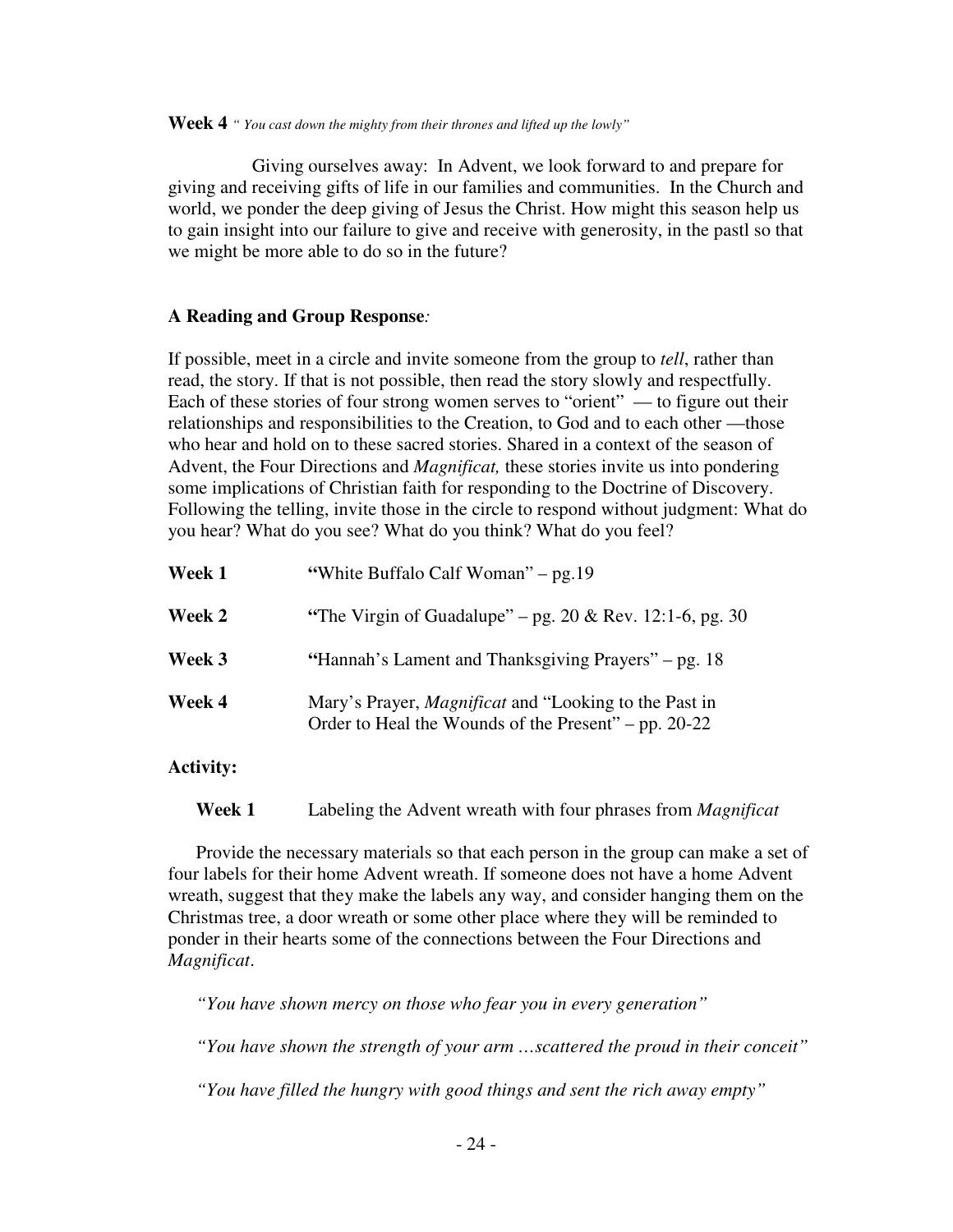**Week 2** Identifying the Four Directions for our Lives and Faith

 Provide the materials necessary for each person to draw and fill in his/ her own Four Directions; adding names, images, places, people who help to provide direction, structure and sustenance for their sense of who they are and how they fit into the world. As the poem, "Chant to the Four Winds" used in Week 1 suggests, the Four Directions is not a private or personal orientation to the world, but rather something shared with a wider community. (This could also be accomplished as a group process, working on large pieces of paper to record contributions from the group.)

 Once these versions of the Four Directions have been constructed, invite the group to reflect both on what appeared on the pages, and how the world looks when one takes in the Four Directions.

**Week 3** Lament *and* Thanksgiving: Naming our own hungers before trying to feed someone else

 All four of the stories in this series draw our attention to desires, needs, and hungers. The Doctrine of Discovery, (the Conquest and Manifest Destiny) and their tragic, long-term consequences all carry out numerous collisions of desire and hunger: land, power, food, identity, survival, community, faith…

 As Hannah's Thanksgiving follows Hannah's Lament, as a group ponder one or more of the following:

 If Mary had prayed a lament before the *Magnificat,* what would she have lamented?

- OR What it is we lament as we seek to respond to the Doctrine of Discovery? What do we desire? What do we hunger for?
- OR How does our prayer of lament prepare us to respond to the suffering of others and to work together for healing and hope for all people?
- **Week 4** *Magnificat:* As a Response to the past and guide for practice in the present and future around the Doctrine of Discovery

 Prepare a one-page handout for each participant with the *Magnificat* (p. 14) on one side and Doyal Turner's "Looking to the Past in Order to Heal the Wounds of the Present" (p. 22) on the other. First, read the *Magnificat* aloud, together. Then invite each person to select or highlight one or two phrases of the *Magnificat* that could provide direction for responding to the Doctrine of Discovery. Next, invite one member of the group to read the Turner article aloud, pausing every two or three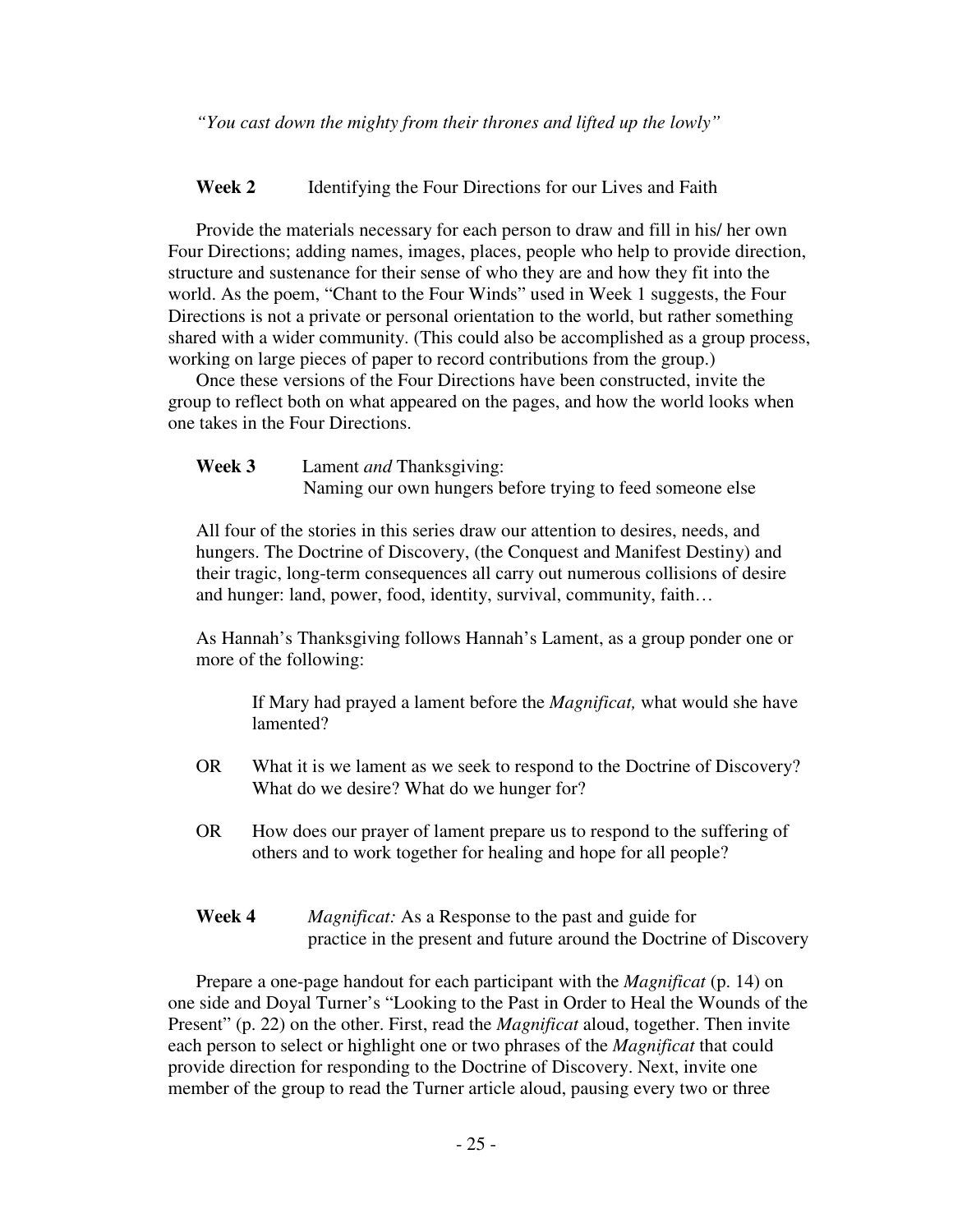sentences. During the pause, invite the group to "shout out" one of the phrases they have indentified as being useful for responding to the DoD. (Each person is invited to share one response. A second response may be shared after everyone has had a turn.)

After this reading, pause for a brief time of reflection and hear from the group what it is that they see, hear, feel and think from this practice.

# **Reflection Questions – for use in groups with more than 50 minutes.**

1. What does it feel like to be standing at the center of this sacred circle and taking account of, giving thanks for all those who loved you into life, helped you to be who you are, proclaimed the Good News to you, etc.? Is this how you usually look at the world? What is different about looking at the world this way?

2. From where does your orientation – sense of direction as to who you are – come? How do you fit into the world? How did you come to have faith?

3. Who are the "generations" (biological and otherwise) who have contributed to my awareness of the mercy of God?

4. What is the heritage, ethnic and or otherwise, that I bring to my prayerful consideration of the challenges to faith/ (call for action) posed by the painful past of this nation, e.g. as seen in the Doctrine of Discovery, Manifest Destiny, etc.?

5. Who are my ancestors in the faith (actual and chosen/fictive)?

6. Who are my ancestors in becoming aware of the ways in which history/ DoD, Manifest Destiny, etc. are not Good News for many people?

7. What do I await, long for, hope for in this season of Advent that will help me to make sense of this painful part of our national history?

8. What resources do I find for this task in the lessons for this week?

9. What action might I take in this week that would help me to grow in understanding of how it is that the Light-in-darkness which we recognize and celebrate in the Feast of the Nativity helps to equip, direct and sustain us in the task of "persevering in resisting evil" and the "works of darkness" that have allowed injustice and ignorance of injustice around the settlement of this nation to go unnoticed?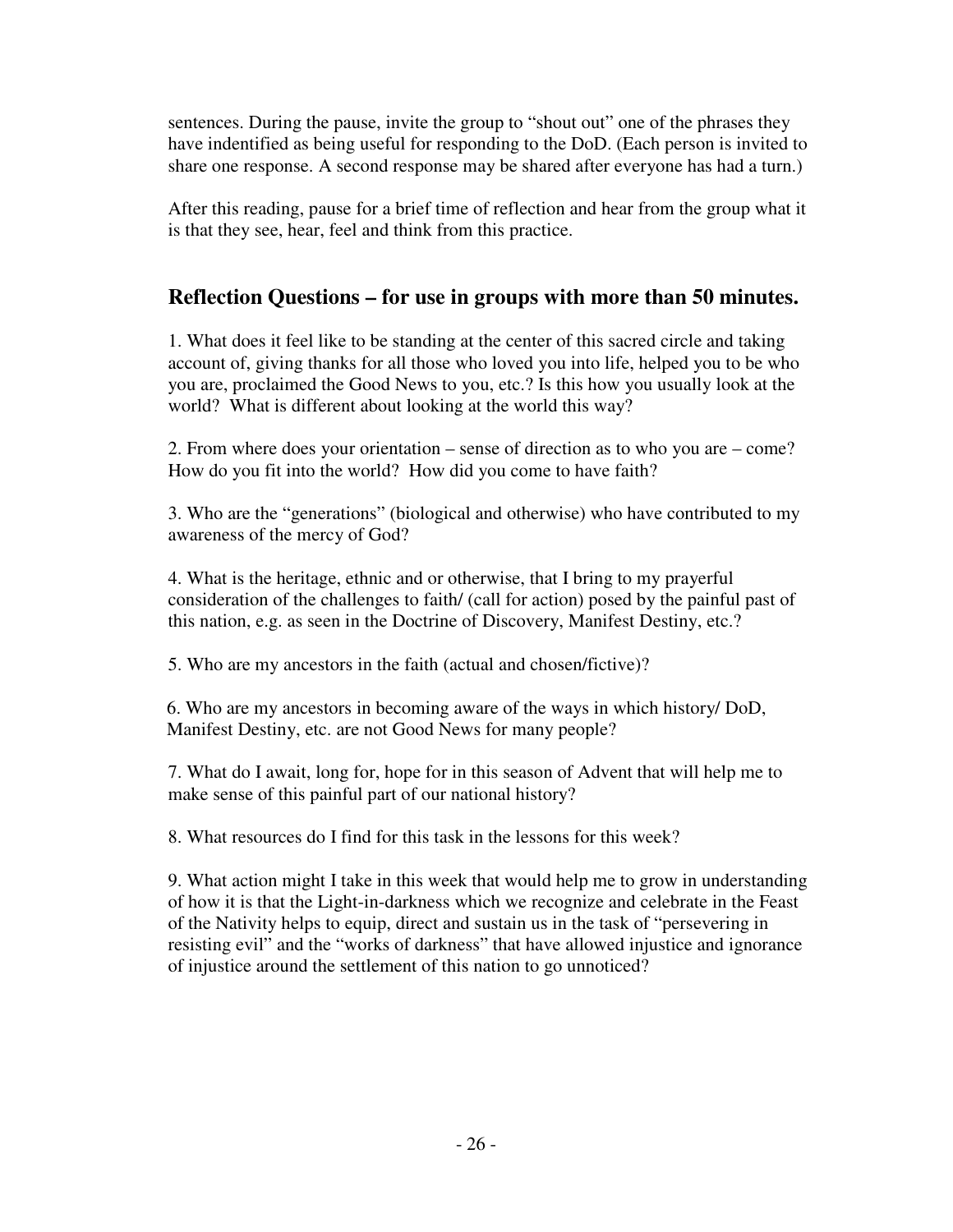## **Week 2**

- 1. What does this lesson help you to see about the "strength" of God's arm? That is, where are the concerns for protection and uplifting those who need protection?
- 2. What does it mean to "scatter the proud in their conceit?
- 3. Who are the "proud" in any one of the lessons for today?
- 4. Who are the proud in your world today?
- 5. Where in your life/ heart do you see yourself as either one who needs the strength of God's arm? Who is that today?
- 6. Where in your life/heart do you see yourself as one of the proud? How does the Good News in today's Gospel offer help/ assistance/ guidance to those who are caught in our "conceit?"

### **Week 3**

1. Compare Mary's Prayer with Hannah's Lament and Thanksgiving.

2. What might have been Mary's Lament, the one for which Magnificat is a thanksgiving?

## **Week 4**

1. How does *Magnificat* over turn the injustices, cruelty and ignorance that supported the Doctrine of Discovery and Manifest Destiny?

2, How has Advent "changed" by taking this time to reflect on the implications of the Four Directions and the *Magnificat*? How have you been changed?

**Closing Prayer for the Week – p. 17**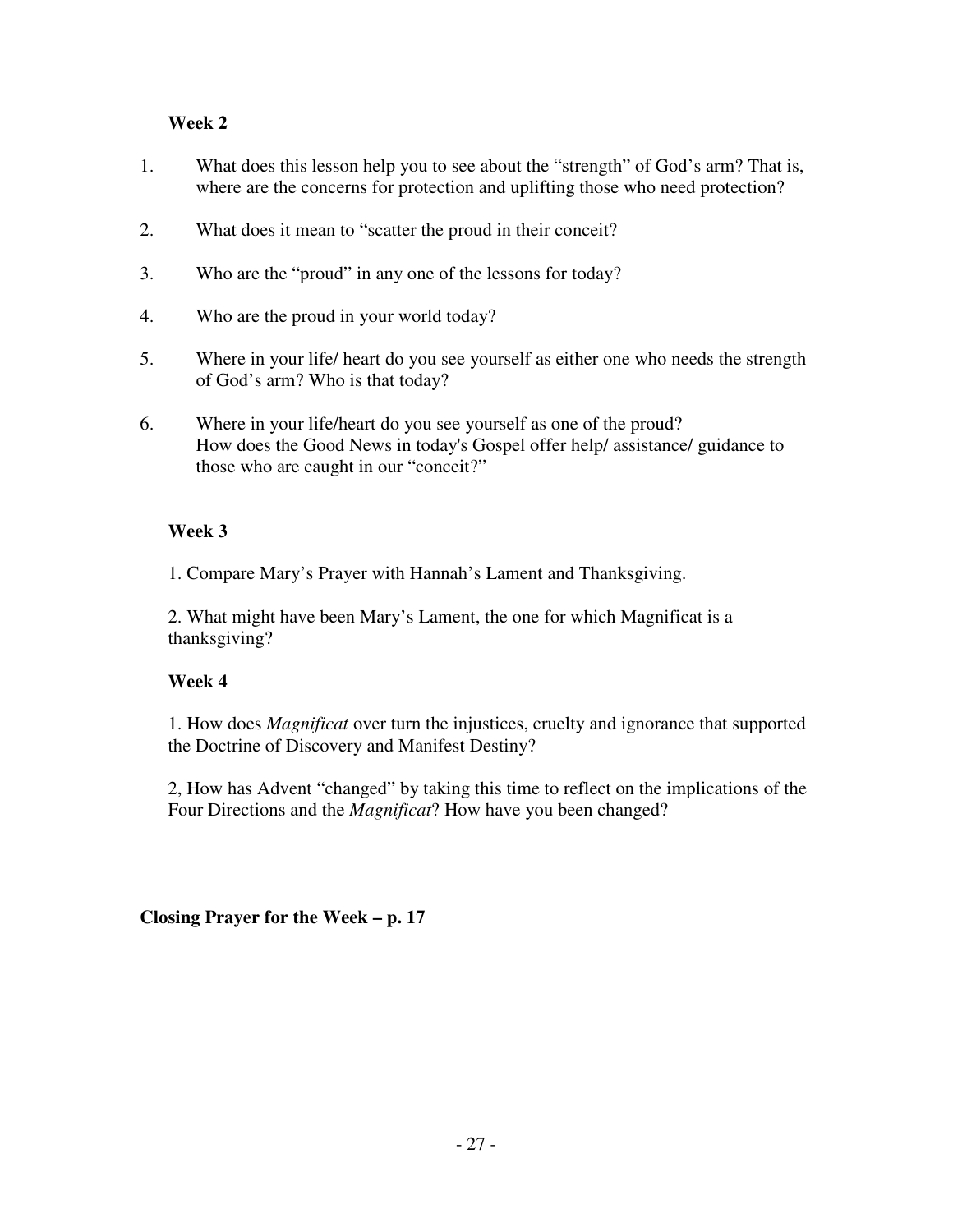



Given the vast and complex history of the settlement of the Americas over the past 500+ years, it may be helpful to various congregations and dioceses to learn about and reflect on the history and events particular to that region. Since the Episcopal Church has nine provinces, it would be helpful for specific congregations and dioceses to identify and present resources for grasping the events behind the Doctrine of Discovery and Manifest Destiny by region.

 The regions themselves are very large and the specific events pertaining to each region certainly include a broad range of tribal peoples, languages and cultures with varied experiences of the Conquest. The history of each region and tribe is not the same. The ways in which the Doctrine of Discovery, and in some places perhaps more obviously Manifest Destiny were understood and carried out, may be more useful for purposes of faith formation when they are linked to places and peoples that are more well known to us.

 Initially, as each person is encouraged to find out whom his/her ancestors are, both biological ancestors as well as those who are our ancestors in the faith. Each congregation is also encouraged to find out who their Indigenous neighbors are. In both cases, the individual exploring one's ancestry and heritage, biological and "in the spirit", and congregations attempting to meet their indigenous neighbors, has the potential for establishing mutual, collaborative relationships and to offer insight into how we have come to be and see the world as we do.

## *A Caution*

In both cases, individuals and communities will very likely come across information about the past that is not pleasant. The point of searching out our ancestors and the origins of our families is not to identify and separate the good from the bad or, the oppressed from the oppressor; it is rather to grow in our understanding, and gain insight into and compassion for those who have gone before us so that together, in the kinship of all God's people, we might work together for healing and hope for all of God's people today. When in our exploring, we come across information suggesting the noble and courageous actions of the past; we give thanks and seek to learn from such lives.

When in our exploring, we come across information of egregious wrongs of oppression received, carried out, or ignored by our ancestors; we are called, by our faith, to come together in grief, more so than guilt, to use the "passion" of that grief to work together for healing and hope.

When we become aware of those things "done on our behalf", then we are called to repent, that is to turn away from that and toward the Light of the Christ whose presence and grace we await at the season of this year.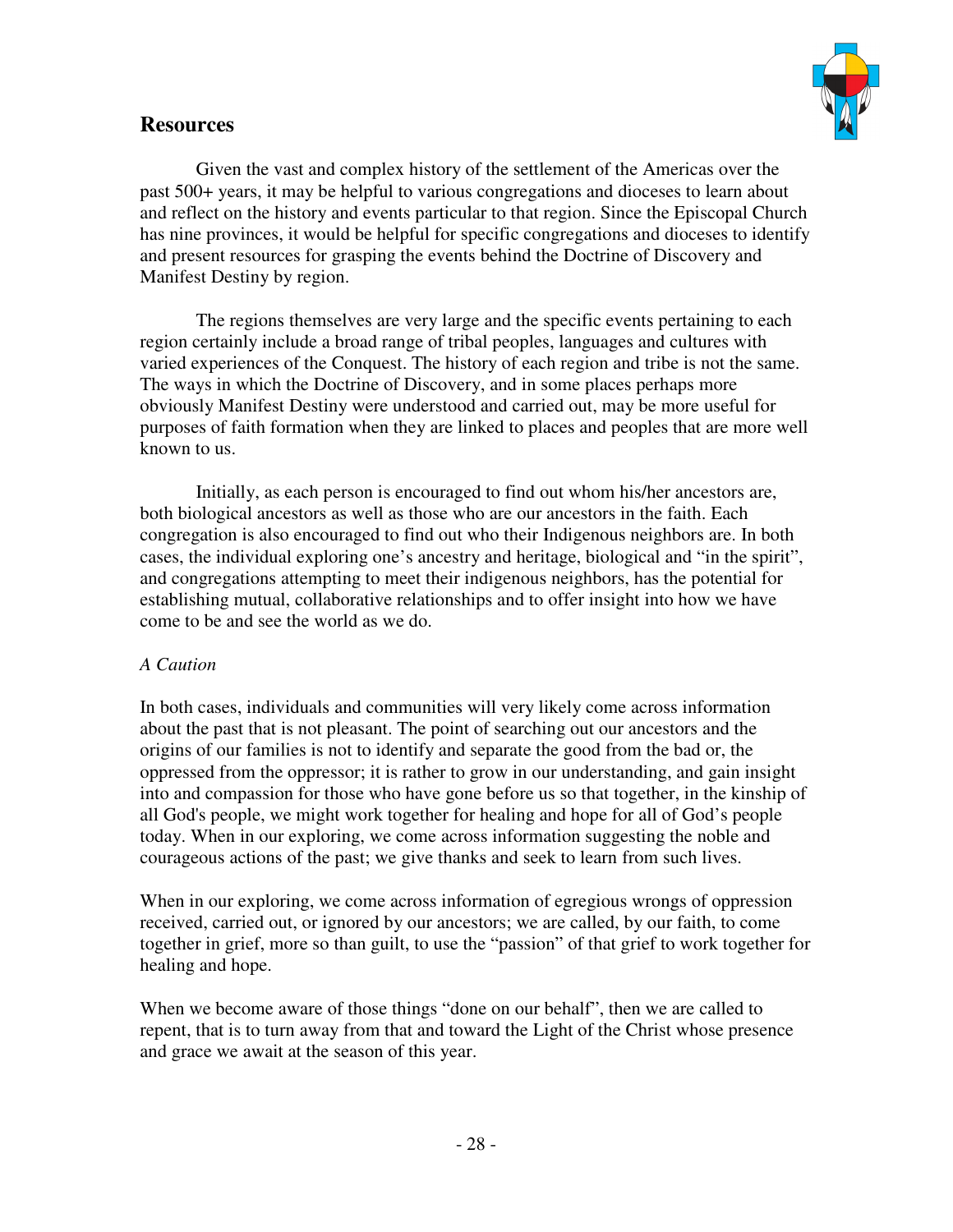For example: in *Holy Women, Holy Men the* collect for John Wyclif, priest and prophetic witness, 1384, October 30, pp. 658-59.

 O God, your justice continually challenges your Church to live according to its calling: Grant to us who now remember the work of John Wyclif contrition for the wounds which our sins inflict on your Church, and such love for Christ that we may seek to heal the divisions which afflict his Body; through the same Jesus Christ, who lives and reigns with you in the unity of the Holy Spirit, one God, now and for ever. Amen.

- Brokenleg, Martin "The Sacred Power of Lakota Women" in the *First People's Theology Journal,* Vol. 1, No. 3, January 2005, pp. 27-34.
- Charleston, Steven. "Native American Spirituality", in *Jamestown Commitment: The Episcopal Church and the American Indian,* by Owanha Anderson, Cincinnati, Ohio, Forward Movement, 1988, pp. 152-3.
- Gallagher, Carol. "Chant of the Four Winds" in *First Peoples Theology Journal*, Vol. 2, No. 1, September 2001, p. 1.
- Sackman, Douglas Cazaux. *Wild men: Ishi and Kroeber in the wilderness of modern America*. New York: Oxford University Press. 2010
- Turner, Doyal. "Traditional Native American and Christian Spiritualities: A Dialogue" in *First Peoples Theology Journal* Vol. 1, No. 1, July 2000, pp. 92-94.

## **Lectionary for Advent 2011**

**First Sunday of Advent November 27, 2011** ART *--* PRAYER Isaiah 64:1-9 Psalm 80:1-7, 17-19 1 Corinthians 1:3-9 Mark 13:24-37

**Second Sunday of Advent December 4, 2011**  ART *--* PRAYER Isaiah 40:1-11 Psalm 85:1-2, 8-13 2 Peter 3:8-15a Mark 1:1-8

**Third Sunday of Advent December 11, 2011** ART *--* PRAYER Isaiah 61:1-4, 8-11 Psalm 126 **or** Luke 1:46b-55 1 Thessalonians 5:16-24 John 1:6-8, 19-28

**Fourth Sunday of Advent December 18, 2011** ART *--* PRAYER 2 Samuel 7:1-11, 16 Luke 1:46b-55 **or** Psalm 89:1-4, 19-26 Romans 16:25-27 Luke 1:26-38